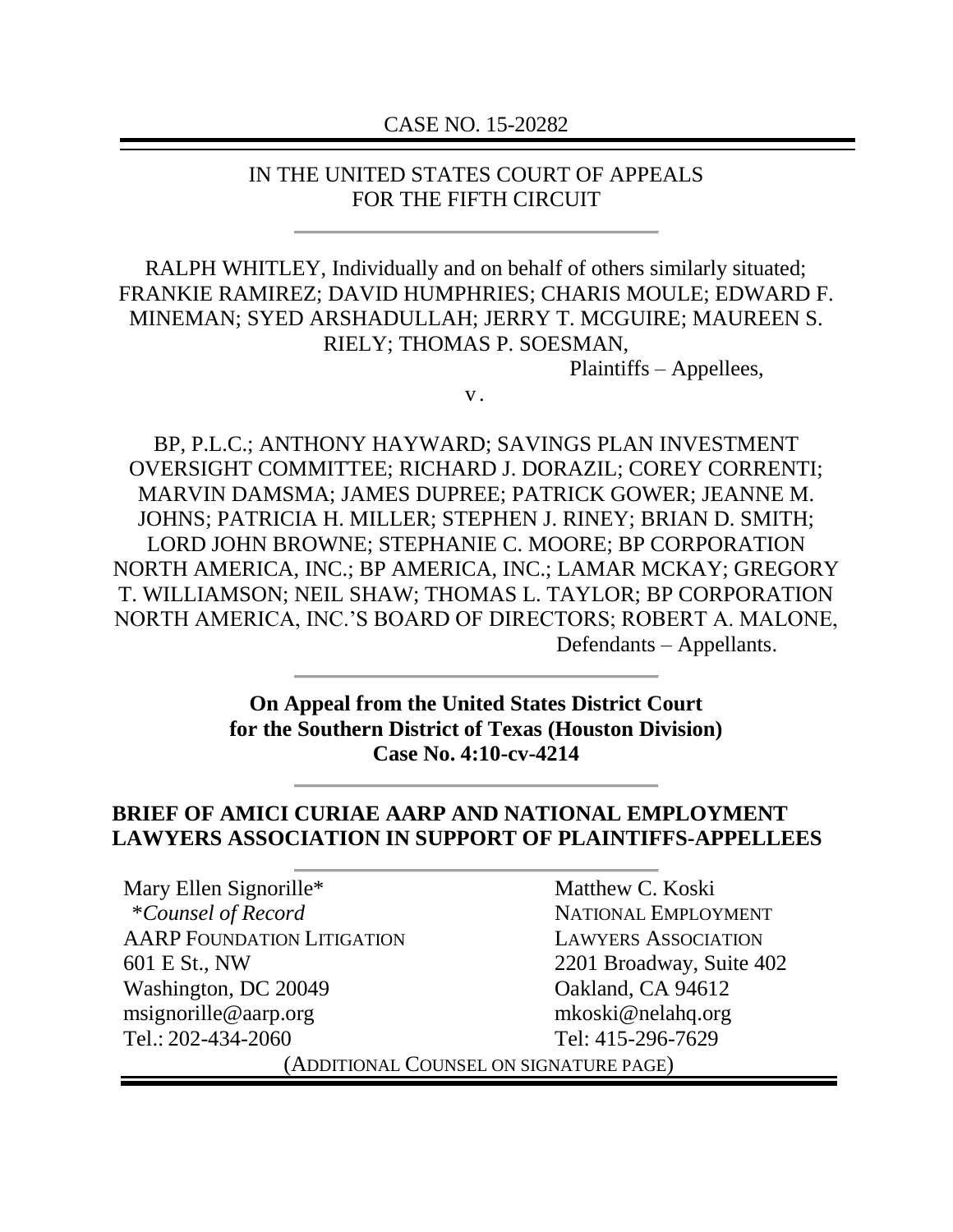# **TABLE OF CONTENTS**

| I.<br>A.  | WITH DEFINED CONTRIBUTION PLANS BEING THE<br>PRIMARY FORM OF EMPLOYER-SPONSORED<br>RETIREMENT PLANS, PLAN FIDUCIARIES MUST<br>ADHERE TO ERISA'S DUTY OF PRUDENCE IN<br>MONITORING THE PLAN'S RETENTION OF EMPLOYER<br>Defined Contribution Plans are The Primary Vehicle for |  |
|-----------|------------------------------------------------------------------------------------------------------------------------------------------------------------------------------------------------------------------------------------------------------------------------------|--|
| <b>B.</b> | Participants in Defined Contribution Plans Rely on<br>Fiduciaries to Prudently Select and Monitor Plan                                                                                                                                                                       |  |
| $C$ .     | Millions of Participants are Enrolled in Employer-<br>Sponsored Defined Contribution Plans That Offer<br>Employer Stock as an Investment Option, A Matching                                                                                                                  |  |
| D.        | <b>Employees Disproportionately Select Employer Stock</b><br>When it is Offered by Defined Contribution Plans11                                                                                                                                                              |  |
| Ε.        | Significant Losses in Account Balances Due to<br>Fiduciaries' Failure to Monitor Employer Securities<br>Wreaks Havoc on Employees' Retirement Security14                                                                                                                     |  |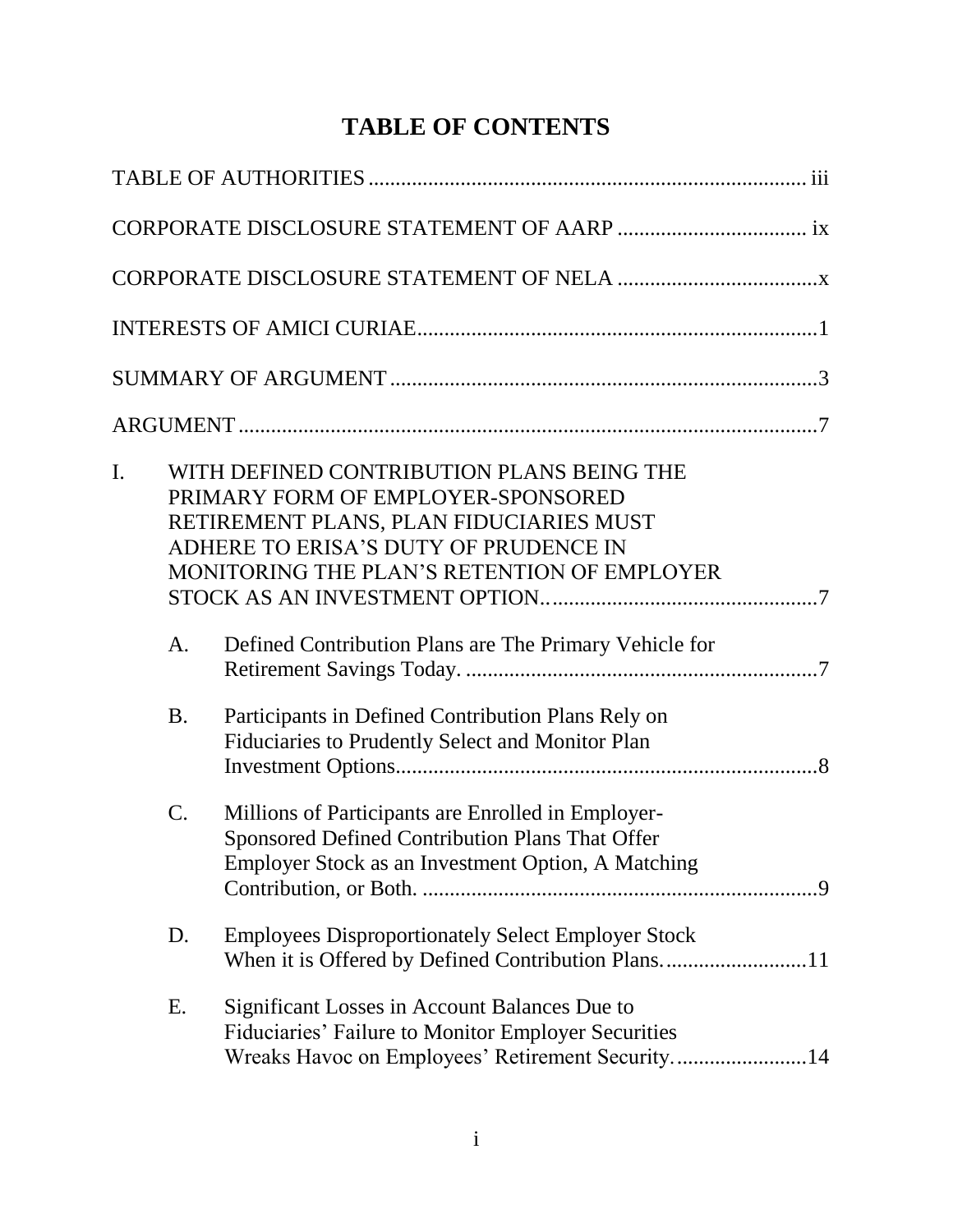| II. |           | THE COURT SHOULD NOT INSULATE FIDUCIARIES            |     |
|-----|-----------|------------------------------------------------------|-----|
|     |           | FROM MEANINGFUL JUDICIAL REVIEW BY IMPOSING          |     |
|     |           | AN INSURMOUNTABLE PLEADING REQUIREMENT  19           |     |
|     |           |                                                      |     |
|     | А.        | Defendants' Standard is Inconsistent with ERISA's    |     |
|     |           |                                                      |     |
|     |           |                                                      |     |
|     | <b>B.</b> | Defendants' Standard is Counter to the Purposes of a |     |
|     |           |                                                      | .22 |
|     |           |                                                      |     |
|     |           | III. "INVESTMENT IN EMPLOYER STOCK" IS NOT A         |     |
|     |           |                                                      |     |
|     |           |                                                      |     |
|     |           |                                                      |     |
|     |           |                                                      |     |
|     |           |                                                      |     |
|     |           |                                                      |     |
|     |           | CERTIFICATE OF COMPLIANCE WITH RULE 32(a) 34         |     |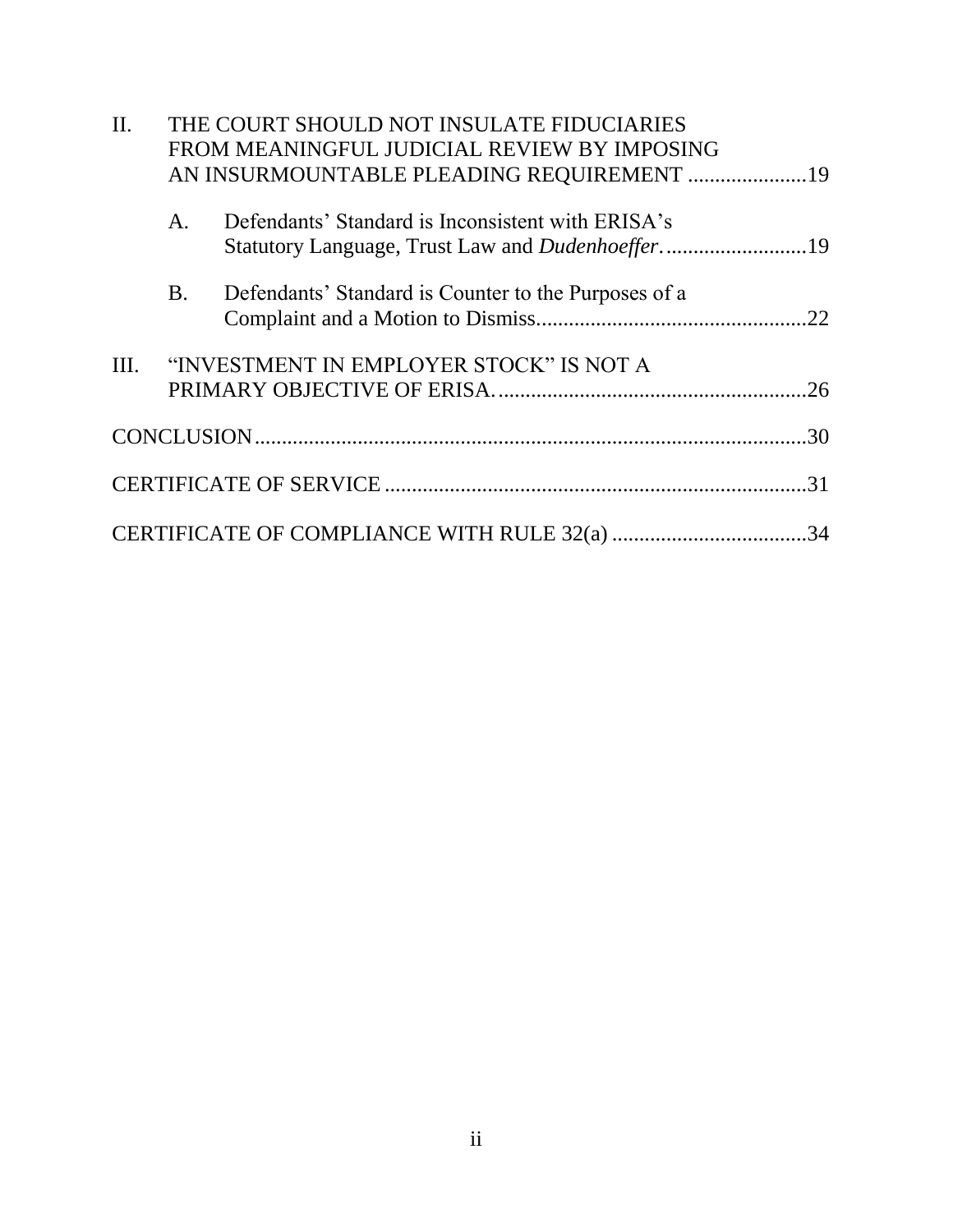# **TABLE OF AUTHORITIES**

### **Cases**

| Collins v. Morgan Stanley Dean Witter, 224 F.3d 496 (5th Cir. 2000) 24                |
|---------------------------------------------------------------------------------------|
|                                                                                       |
|                                                                                       |
|                                                                                       |
|                                                                                       |
| Fifth Third Bancorp v. Dudenhoeffer, 134 S. Ct. 2459 (2014)  passim                   |
| <i>Harrington v. State Farm Fire &amp; Cas. Co.</i> , 563 F.3d 141 (5th Cir. 2009) 24 |
|                                                                                       |
|                                                                                       |
| In re Enron Corp. Sec., Derivative & ERISA Litig.,                                    |
|                                                                                       |
| Kaiser Aluminum & Chem. Sales v. Avondale Shipyards, Inc.,                            |
|                                                                                       |
|                                                                                       |
| Nat'l Cas. Co. v. Franklin Cnty.,                                                     |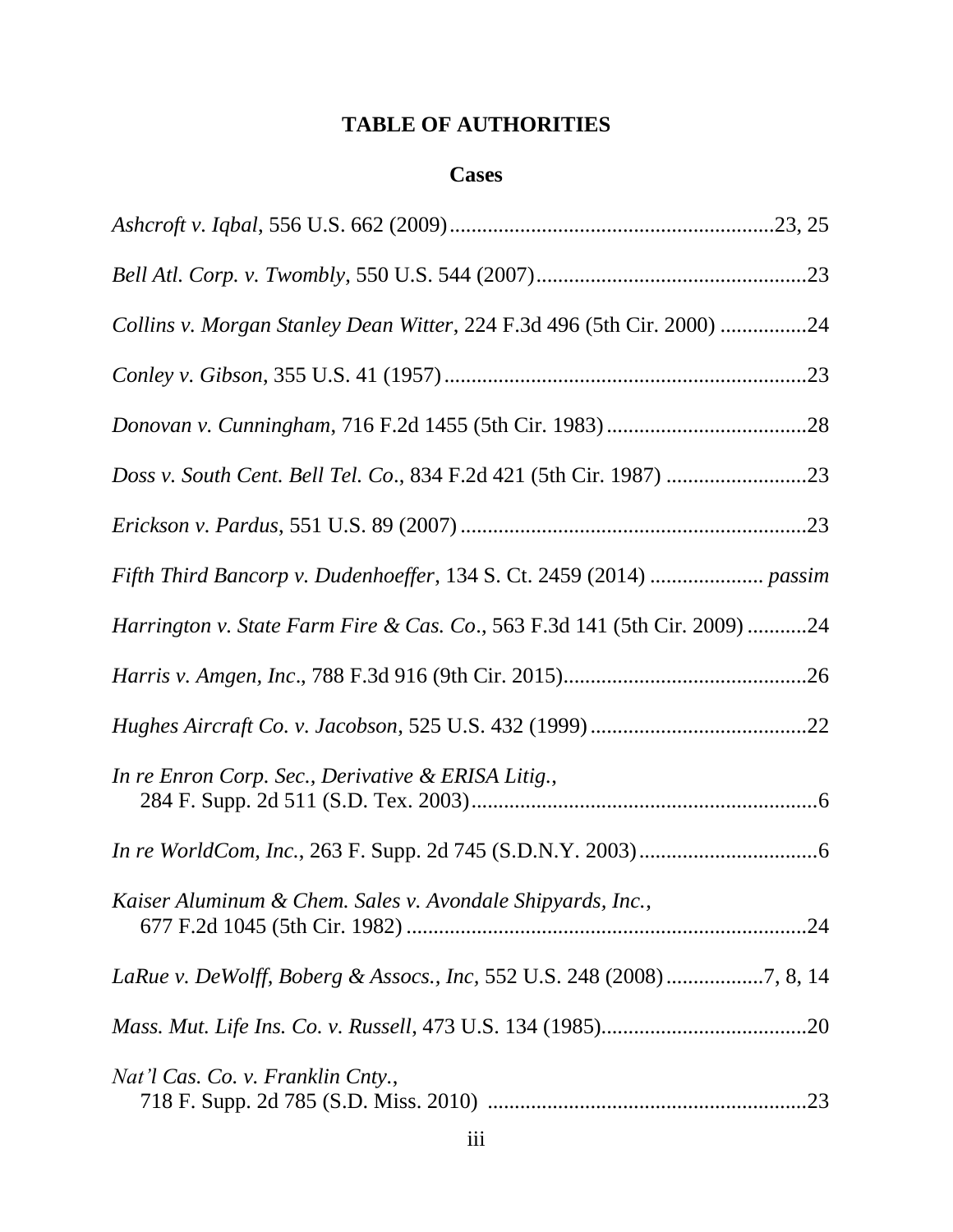| St. Paul Mercury Ins. Co. v. Williamson, |  |
|------------------------------------------|--|
|                                          |  |
|                                          |  |

# **Statutes, Rules and Regulations**

| Employee Retirement Income Security Act (ERISA), 29 U.S.C. § 1001 2 |  |
|---------------------------------------------------------------------|--|
|                                                                     |  |
|                                                                     |  |
|                                                                     |  |
|                                                                     |  |
|                                                                     |  |
| Revenue Act of 1978,                                                |  |
|                                                                     |  |

# **Legislative History**

| Strengthening Worker Retirement Security Before the H. |  |  |  |  |
|--------------------------------------------------------|--|--|--|--|
| Comm. on Education and Labor, 111th Cong. (2009),      |  |  |  |  |
| http://www.gpo.gov/fdsys/pkg/CHRG-111hhrg47491         |  |  |  |  |
|                                                        |  |  |  |  |

# **Treatises and Restatements**

| A. Hess, G. Bogert, & G. Bogert, Law of Trusts and Trustees        |  |
|--------------------------------------------------------------------|--|
| John H. Langbein et al., Pension and Employee Benefit Law          |  |
|                                                                    |  |
| Wright & Miller, Federal Practice and Procedure: Civil 3d (2004)23 |  |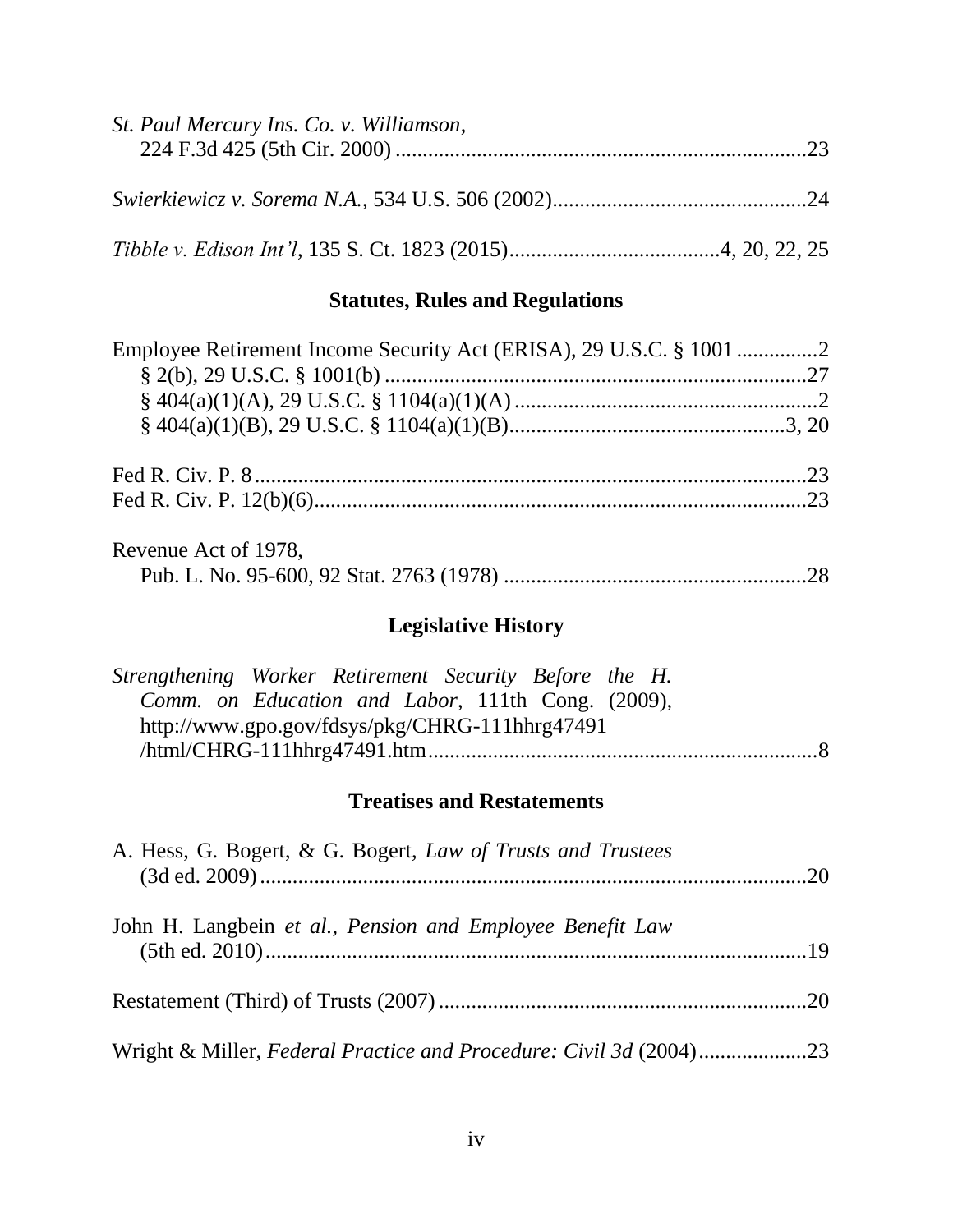# **Miscellaneous**

| AARP, Investor Perceptions and Preferences Toward Selected<br>Stock Market Conditions and Practices: An AARP Survey<br>of Stock Owners Ages 50 and Older (Mar. 2004),                                                                               |  |
|-----------------------------------------------------------------------------------------------------------------------------------------------------------------------------------------------------------------------------------------------------|--|
| Benefits Council, $401(k)$ Fast Facts (2014),<br>Am.<br>http://www.americanbenefitscouncil.org/documents2013/40                                                                                                                                     |  |
| Shlomo Benartzi, Richard H. Thaler, Stephen P. Utkus & Cass<br>R. Sunstein, The Law and Econs. of Co. Stock in $401(k)$                                                                                                                             |  |
| David Blanchett, <i>Emp'r.</i> Stock Ownership in $401(k)$ Plans and<br>Subsequent Co. Stock Performance, Morningstar Investment<br>Management (2013), https://corporate.morningstar.com/us/<br>documents/MethodologyDocuments/ResearchPapers/Emplo |  |
| Bloomberg, Lehman $401(k)$ Participants Sue Top Exec,<br>Pensions & Investments (Dec. 8, 2010), http://www.pi<br>online.com/article/20101208/DAILYREG/101209904 17                                                                                  |  |
| Rick Bragg, ENRON'S COLLAPSE: WORKERS; Workers Feel<br>Pain of Layoffs And Added Sting of Betrayal, N.Y. Times<br>(Jan. 20, 2002), http://www.nytimes.com/2002/01/20/us/<br>enron-s-collapse-workers-workers-feel-pain-layoffs-added-               |  |
| Countrywide is Sued by Workers Over $401(k)$ Losses, Los<br>Angeles Times (Sept. 13, 2007), http://articles.latimes                                                                                                                                 |  |
| Russell Goldman, Bear Stearns Calls in Grief Counselors,<br>ABC News (Mar. 19, 2008), http://abcnews.go.com/<br>Business/story?id=4476286&page=1#.UAMLiZHhfpw 17                                                                                    |  |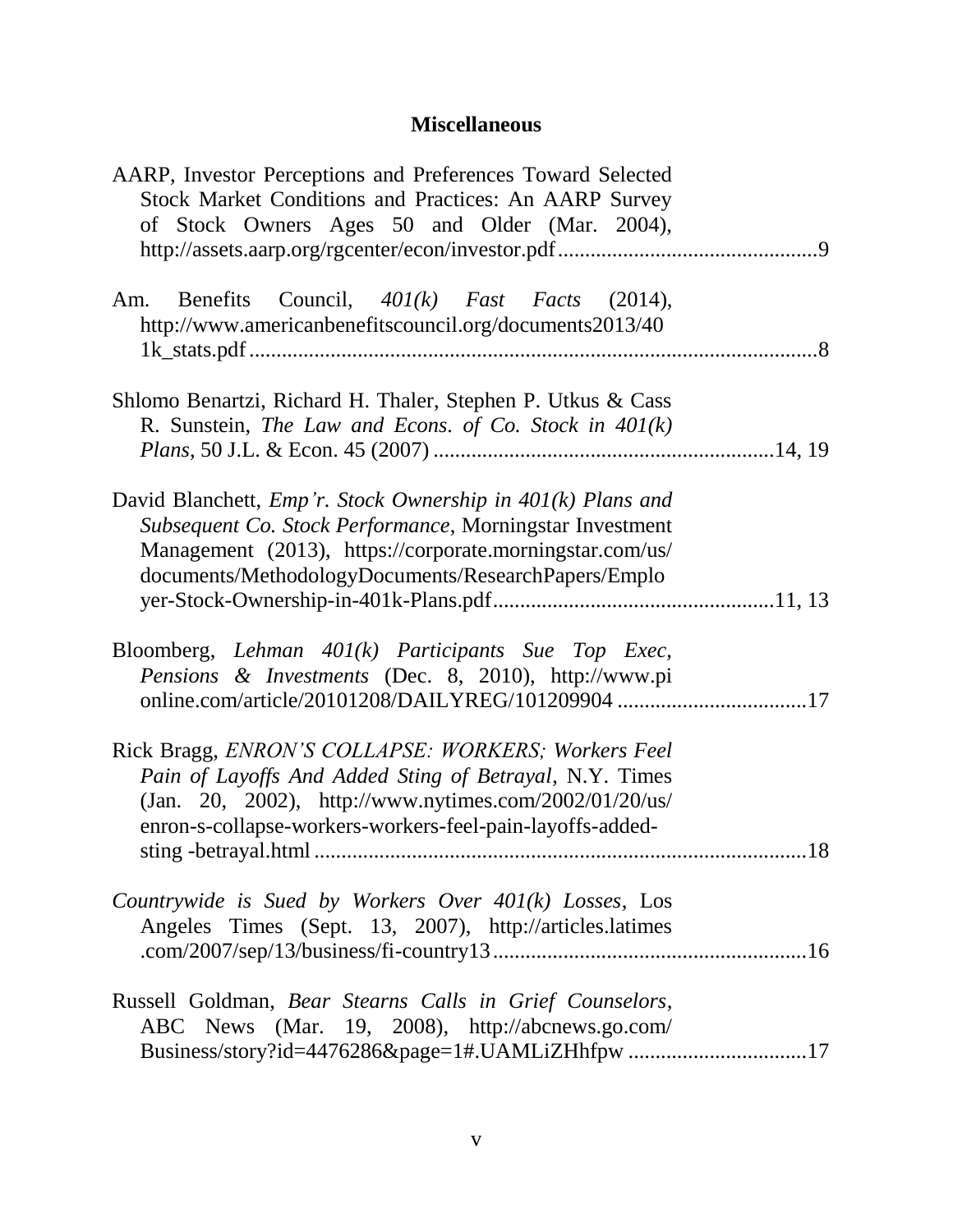| John A. Lamancusa & Jean A. Young, Company stock in<br>defined contribution plans: An Update, Vanguard (Dec.<br>2014), https://institutional.vanguard.com/iam/pdf/CRREVO                                                                        |  |
|-------------------------------------------------------------------------------------------------------------------------------------------------------------------------------------------------------------------------------------------------|--|
| Annamaria Lusardi & Olivia S. Mitchell, Fin. Literacy and Ret.<br>Planning in the U. S. (Nat'l Bureau of Econ. Research,<br>NBER Working Paper No. 17108 (2011), http://www                                                                     |  |
| Olivia S. Mitchell & Stephen P. Utkus, Company Stock and<br>Retirement Plan Diversification (Pension Research Council<br>of the Wharton Sch. Of the Univ. of Penn., PRC WP 2002-4,<br>2002), http://papers.ssrn.com/sol3/papers.cfm?abstract_id |  |
| David Millon, Symposium Enron and its Aftermath: Worker<br>Ownership Through 401(k) Retirement Plans: Enron's                                                                                                                                   |  |
| Rebecca Moore, BoA Settles with Countrywide Plan<br>Participants for \$55M, Plan Sponsor (Aug. 11, 2009),<br>http://www.plansponsor.com/NewsStory.aspx?Id=64424517                                                                              |  |
| Rebecca Moore, J.P. Morgan Agrees to Settle Bear Stearns<br>Stock Drop Suit, Plan Adviser (Mar. 22, 2012),<br>http://www.plansponsor.com/JP_Morgan_Agrees_to_Settle_                                                                            |  |
| Richard A. Oppel Jr., <i>Employees' Retirement Plan Is a Victim</i><br>Enron Tumbles, N.Y. Times (Nov. 22, 2001),<br>as<br>http://www.nytimes.com/2001/11/22/business/employees-                                                                |  |
| Steve Paulson, Workers lose jobs, health care and savings at<br>Enron, WSWS (Jan. 14, 2002), https://www.wsws.org/en/                                                                                                                           |  |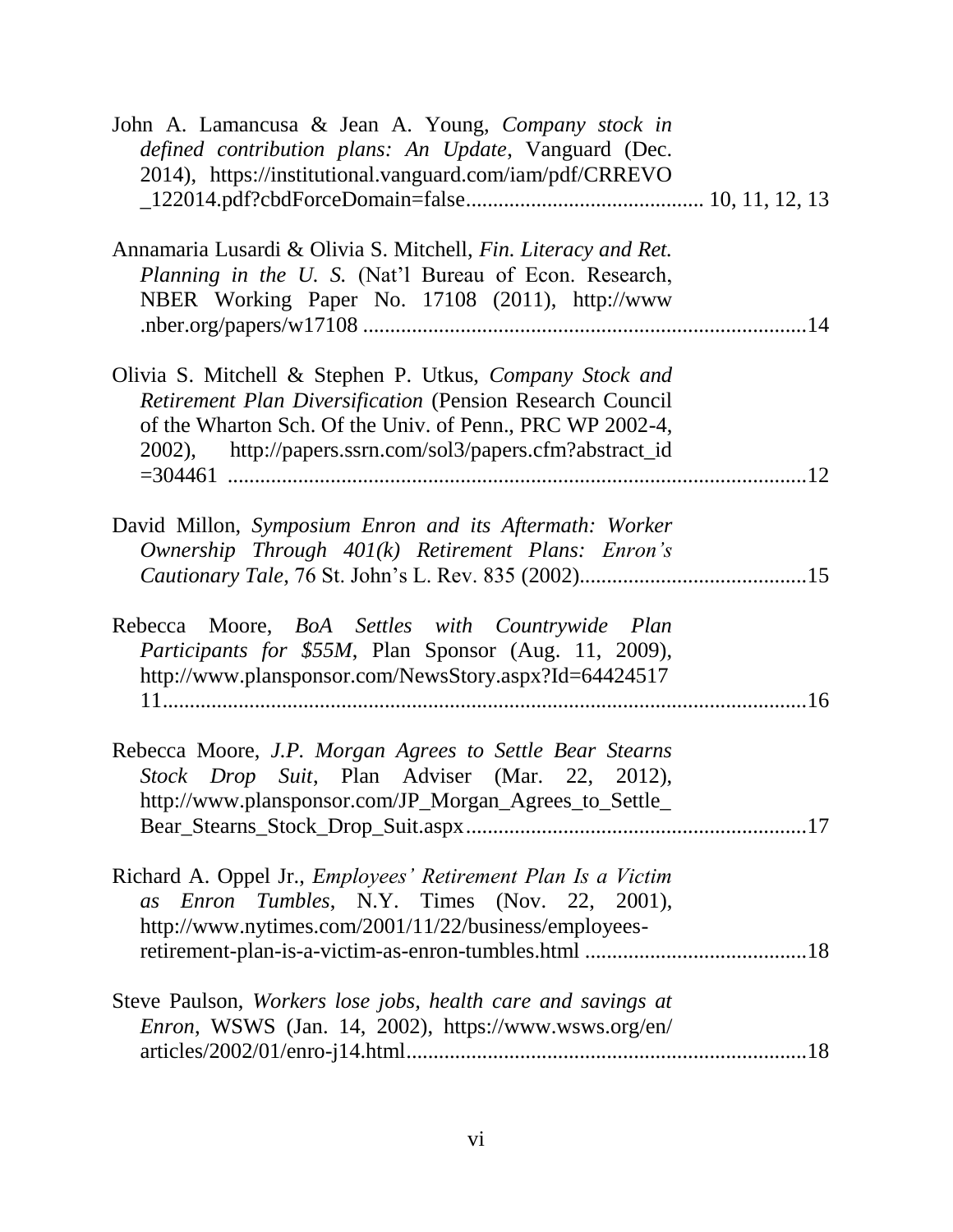| Patrick J. Purcell, Cong. Research Serv., RS21115, The Enron<br>Bankruptcy and Employer Stock in Retirement Plans (2002),                                                           |     |
|-------------------------------------------------------------------------------------------------------------------------------------------------------------------------------------|-----|
| David E. Rovella, MCI, WorldCom's Ebbers Settle 401K Suit<br>for \$51 Mln (Update3) Bloomberg (July 6, 2004),<br>http://www.bloomberg.com/apps/news?pid=newsarchive                 |     |
| Linda Sandler, Lehman Retirement Plan Sues Fuld over Repo,<br>Bloomberg Businessweek (Dec. 7, 2010), http://www.<br>bloomberg.com/news/2010-06-04/ex-lehman-chief-fuld-             |     |
| Susan J. Stabile, Symposium Enron and its Aftermath: Enron,<br>Global Crossing, and Beyond: Implications for Workers,                                                               |     |
| Andrew W. Stumpff, Fifty Years of Utopia; A Half-Century<br>After Louis Kelso's The Capitalist Manifesto, a Look Back                                                               | .28 |
| Colette Thayer, Retirement Security or Insecurity? The<br>Experience of Workers Aged 45 and Older (2008),<br>http://www.aarp.org/work/retirement-planning/info-10-2008              |     |
| U.S. Department of Labor, Employee Benefits Security<br>Administration, Private Pension Plan Bulletin: Abstract of                                                                  |     |
| Stephen P. Utkus & Jean A. Young, The evolution of company<br>stock in defined contribution plans, Vanguard (May 2014),<br>https://institutional.vanguard.com/iam/pdf/CRREVO.pdf?cb |     |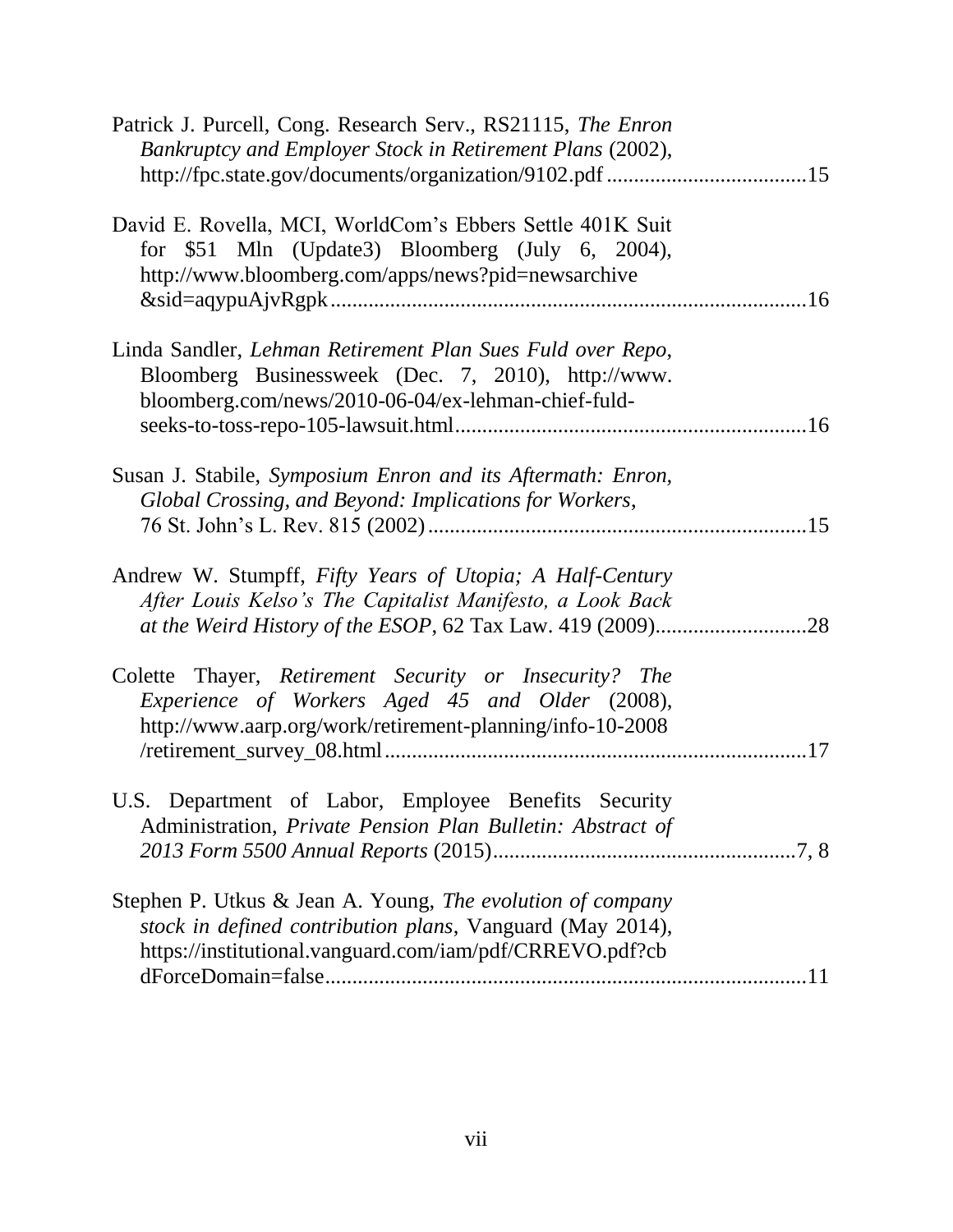| Jack VanDerhei, Sarah Holden, Luis Alonso & Steven Bass,       |
|----------------------------------------------------------------|
| $401(k)$ Plan Asset Allocation, Account Balances, and Loan     |
| Activity in 2013, http://www.ebri.org/pdf/briefspdf/EBRI_IB    |
| $\_\frac{408}\_$ Dec14.401(k)-update.pdf (Employee Benefits    |
|                                                                |
|                                                                |
| Bob Van Voris, Ex-Bear Stearns Employees to Get \$10 Million   |
| in Settlement, Bloomberg (Mar. 12, 2012), http://www.          |
| bloomberg.com/news/2012-03-21/ex-bear-stearns-employ           |
|                                                                |
|                                                                |
| Peter J. Wiedenbeck, Trust Variation and ERISA's               |
|                                                                |
|                                                                |
| Workers' Lawsuits Rap Execs for $401(k)$ Losses: The Hot Claim |
| Lately in Class Acts? Breach of Fiduciary Duty, Crain's        |
| N.Y. Bus. (Feb. 3, 2011), http://www.crainsnewyork             |
| .com/article/20110213/SUB/110219949#ixzz20hG3gMBE15            |
|                                                                |
| Edward A. Zelinsky, The Defined Contribution Paradigm,         |
| .7                                                             |
|                                                                |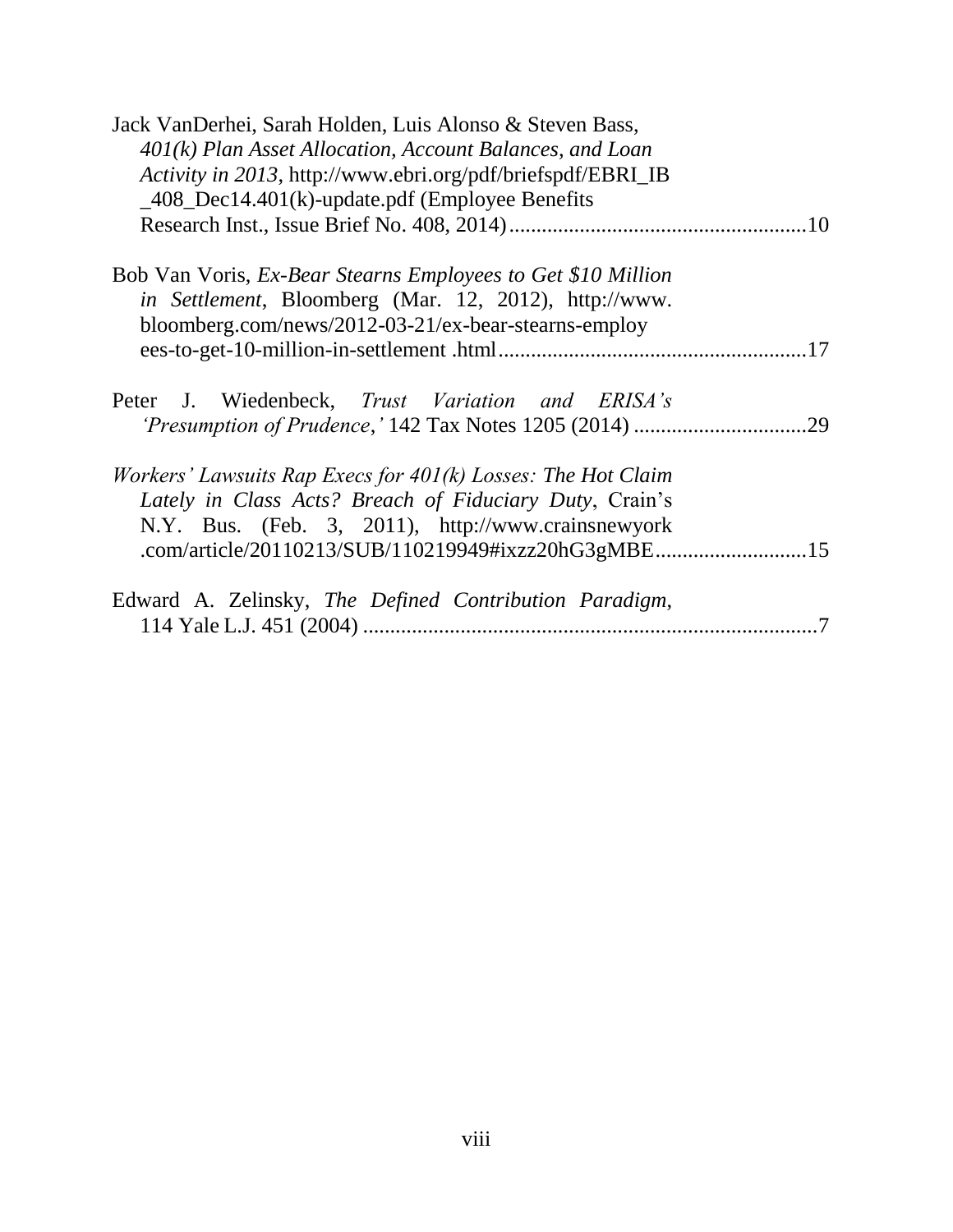#### **CORPORATE DISCLOSURE STATEMENT OF AARP**

The Internal Revenue Service has determined that AARP is organized and operated exclusively for the promotion of social welfare pursuant to Section 501(c)(4) (1993) of the Internal Revenue Code and is exempt from income tax. AARP is also organized and operated as a non-profit corporation pursuant to Title 29 of Chapter 6 of the District of Columbia Code 1951.

Other legal entities related to AARP include AARP Foundation, AARP Services, Inc., Legal Counsel for the Elderly, Experience Corps, d/b/a, AARP Experience Corps, AARP Insurance Plan, also known as the AARP Health Trust, and AARP Financial.

AARP has no parent corporation, nor has it issued shares or securities. Dated: October 28, 2015 /s/ *Mary Ellen Signorille* Mary Ellen Signorille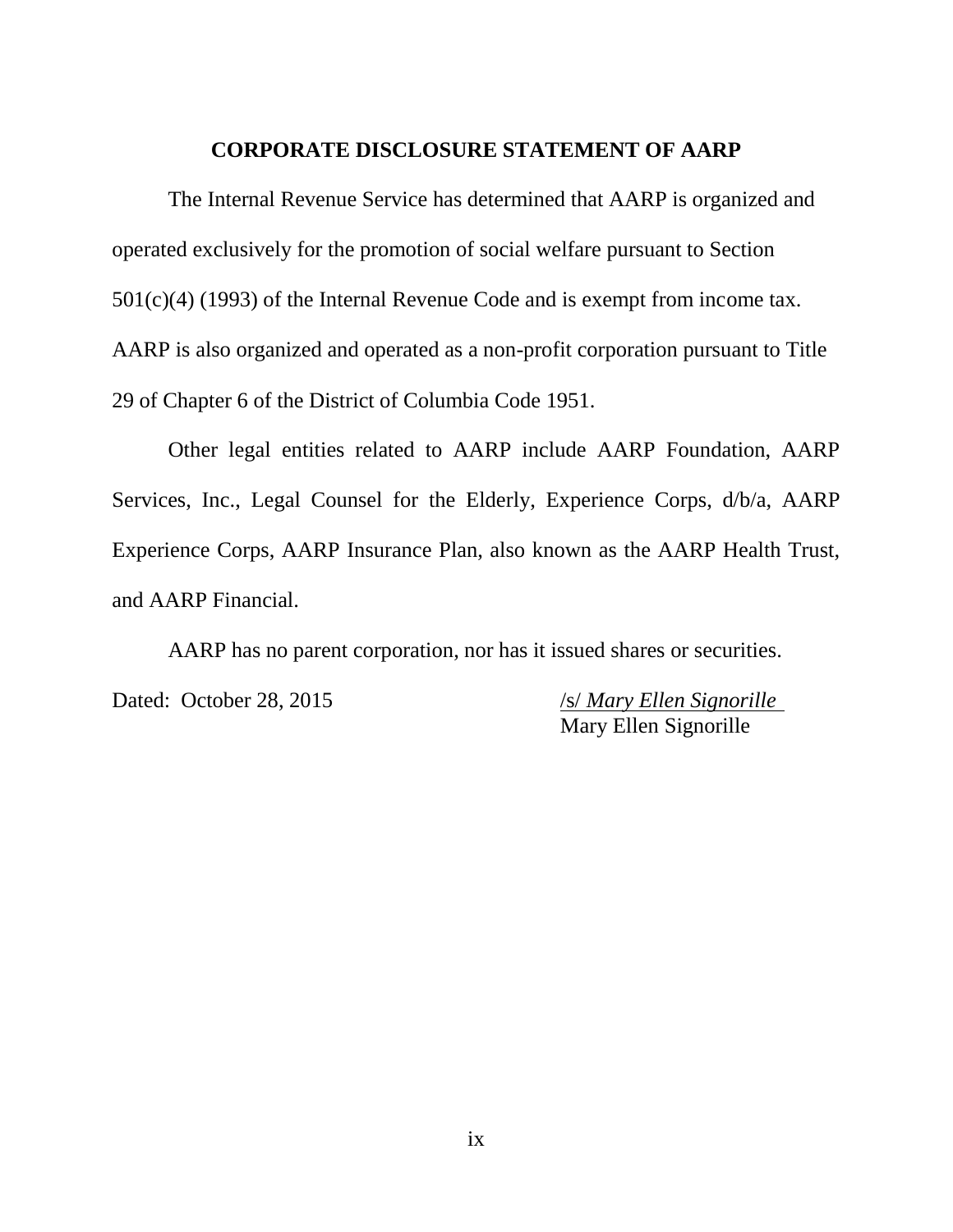#### **CORPORATE DISCLOSURE STATEMENT OF NELA**

The Internal Revenue Service has determined that the National Employment Lawyers Association (NELA) is organized and operated exclusively for advancing employee rights and serving lawyers who advocate for equality and justice in the American workplace pursuant to Section 501(c)(6) of the Internal Revenue Code and is exempt from income tax. NELA is also organized and operated as a not for profit corporation under the state laws of Ohio. The Employee Rights Advocacy Institute For Law & Policy is NELA's related charitable and educational organization under Section 501(c)(3) of the Internal Revenue Code.

NELA has no parent corporation, nor has it issued shares or securities. Dated: October 28, 2015 /s/ *Matthew C. Koski* 

Matthew C. Koski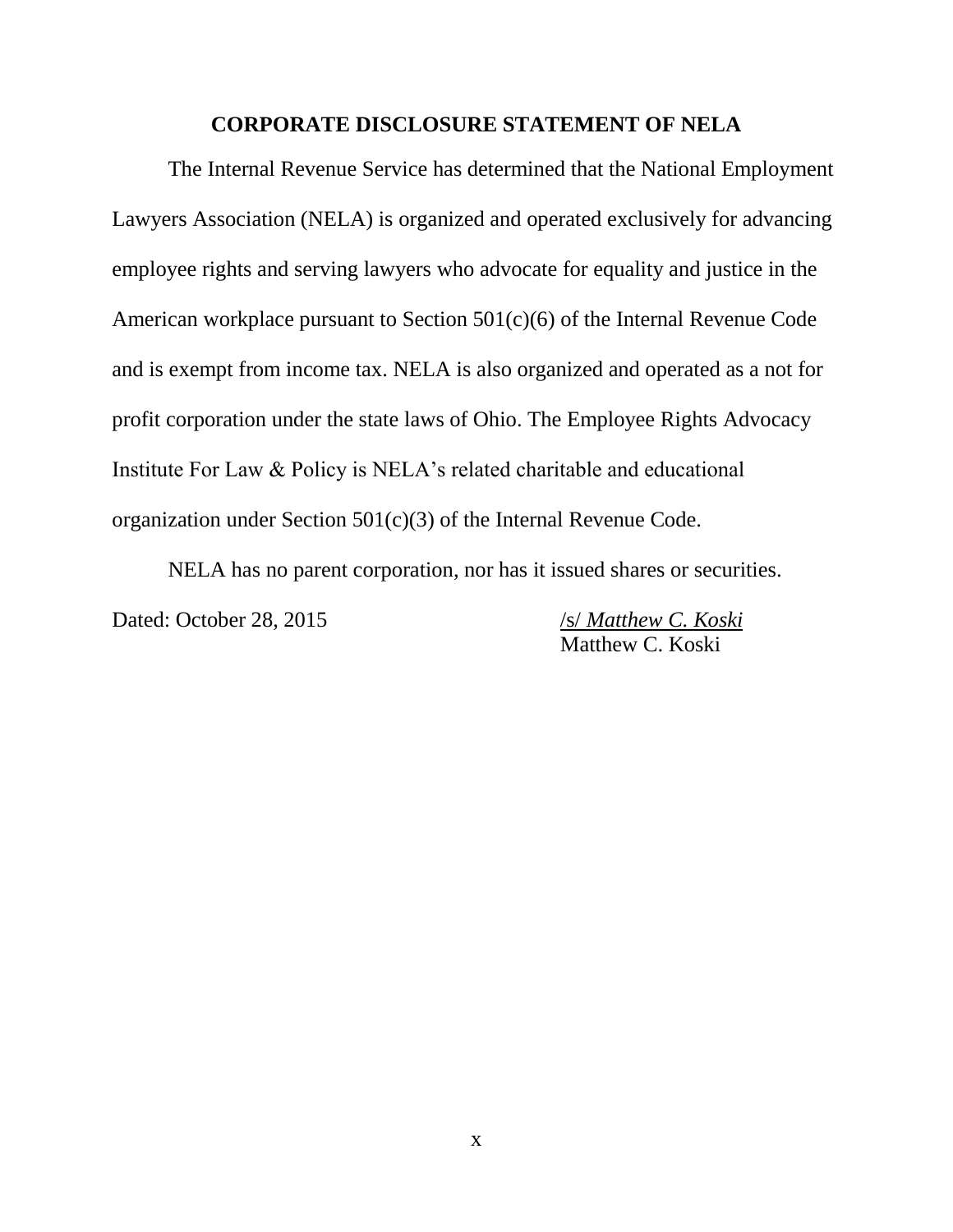# **INTERESTS OF AMICI CURIAE<sup>1</sup>**

AARP is a nonprofit, nonpartisan organization, dedicated to addressing the needs and interests of people age fifty and older, with a membership that seeks to strengthen communities and fights for the issues that matter most to families such as healthcare, employment and income security, retirement planning, affordable utilities and protection from financial abuse. In its efforts to foster the economic security of individuals as they age, AARP seeks to increase the availability, security, equity, and adequacy of public and private pension, health, disability and other employee benefits.

NELA is the largest professional membership organization in the country comprised of lawyers who represent workers in labor, employment and civil rights disputes. Founded in 1985, NELA advances employee rights and serves lawyers who advocate for equality and justice in the American workplace. NELA and its 69 circuit, state, and local affiliates have a membership of over 4,000 attorneys who are committed to working on behalf of those who have been illegally treated in the workplace. NELA's members litigate daily in every circuit, affording NELA a unique perspective on how the principles announced by the courts in employment

 $1$  Counsel for AARP and NELA state that no counsel for a party authored this brief in whole or in part, and no counsel or party made a monetary contribution intended to fund the preparation or submission of this brief. No person other than amici, their members, or their counsel made a monetary contribution to the preparation or submission of this brief. The parties have consented to the filing of this brief.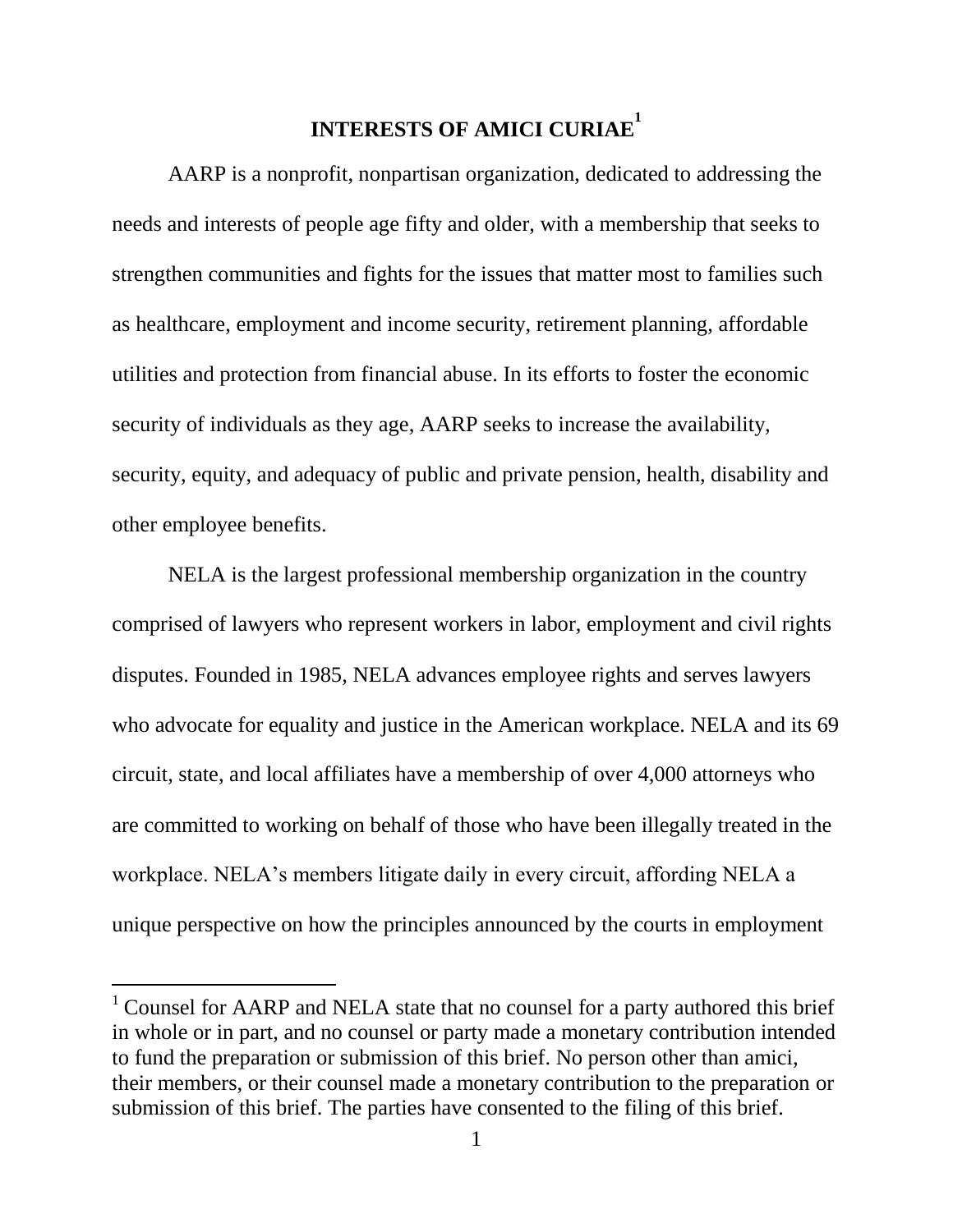and benefit cases actually play out on the ground. NELA strives to protect the rights of its members' clients, and regularly supports precedent-setting litigation affecting the rights of individuals in the workplace, including through cases to protect employee benefits.

The protections afforded by the Employee Retirement Income Security Act (ERISA), 29 U.S.C. § 1001, are of vital concern to workers of all ages and to retirees, as the quality of workers' lives in retirement depends heavily on their eligibility for, and the amount of, their retirement and welfare benefits. It is important to ERISA plan participants to ensure that plan assets will be available to pay the benefits to which they are entitled and that these assets are used exclusively for the benefit of participants. ERISA  $\S$  404(a)(1)(A), 29 U.S.C. § 1104(a)(1)(A). To this end, plan participants have a significant interest in ensuring that fiduciaries properly and prudently administer the plan and manage plan assets.

Accordingly, resolution of the issues in this case will have a direct and vital bearing on plan participants' ability to protect their retirement accounts from mismanagement and to ensure economic security in retirement. In light of the significance of the issues presented by this case, AARP and NELA respectfully submit this brief, as amici curiae, to facilitate a full consideration by the Court of these issues.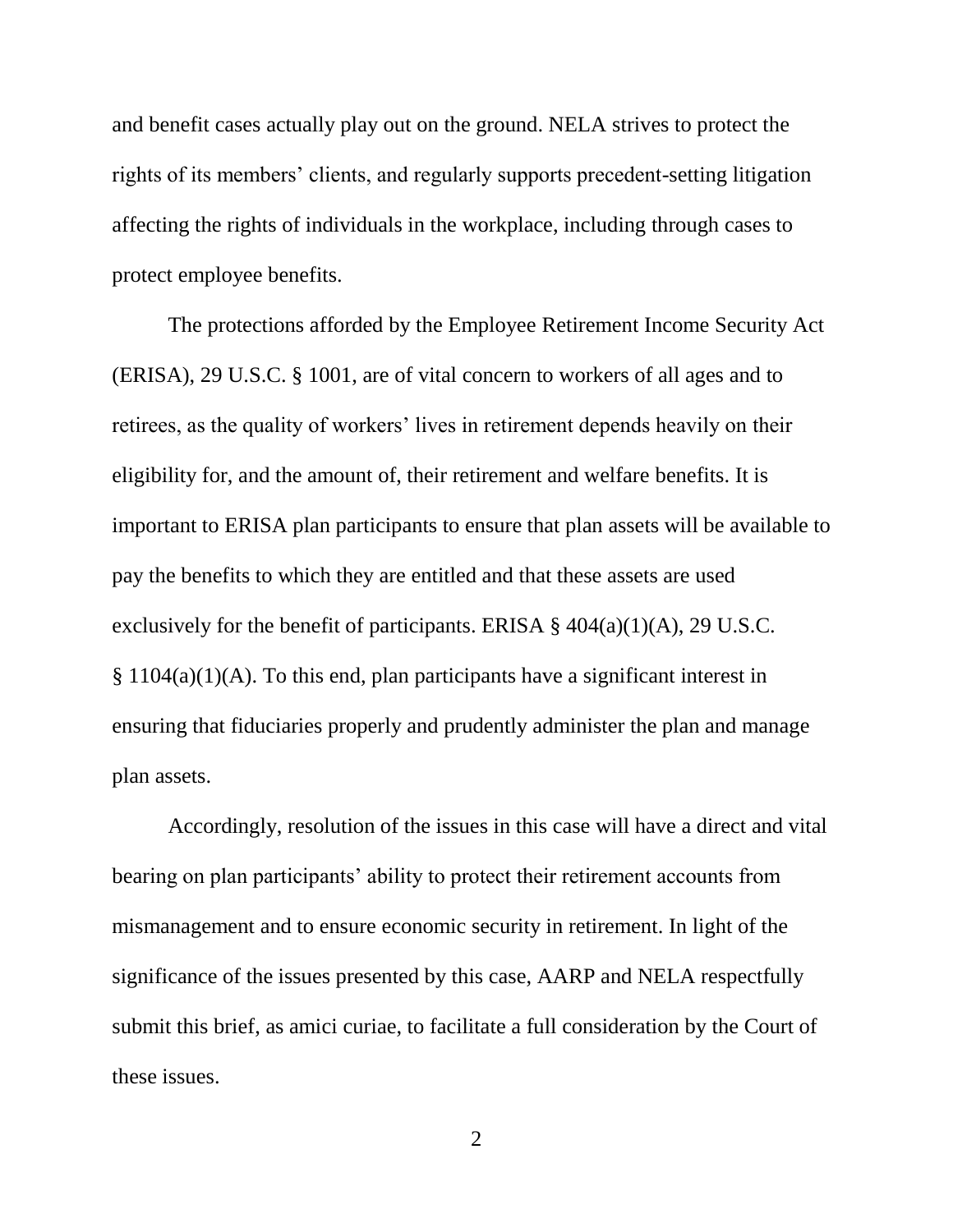#### **SUMMARY OF ARGUMENT**

<span id="page-13-0"></span>Under the current retirement savings regime, employees are required to bear the risks and responsibilities that were previously shouldered by their employers. The dominance of defined contribution plans over defined benefit plans has placed those risks on employees. Notwithstanding this shift, employers who sponsor defined contribution retirement savings plans, and other plan fiduciaries, still wield substantial influence over employees' savings decisions, including through the selection of investment options available to plan participants. ERISA prescribes fiduciary standards to ensure that employers and fiduciaries act prudently, loyally, and in the sole interest of plan participants when selecting such plan investment options.

On June 25, 2014, the Supreme Court unanimously eliminated the "presumption of prudence" that previously had been afforded ERISA fiduciaries regarding the investment of retirement plan assets in the employer's company stock. *Fifth Third Bancorp v. Dudenhoeffer*, 134 S. Ct. 2459, 2467 (2014). In considering the duties applicable to fiduciaries of employee stock ownership plans ("ESOPs"), a type of retirement plan that invests primarily in the employer's stock, the Court concluded that "because ESOP fiduciaries are ERISA fiduciaries and because  $\S 1104(a)(1)(B)$ 's duty of prudence applies to all ERISA fiduciaries, ESOP fiduciaries are subject to the duty of prudence just as other ERISA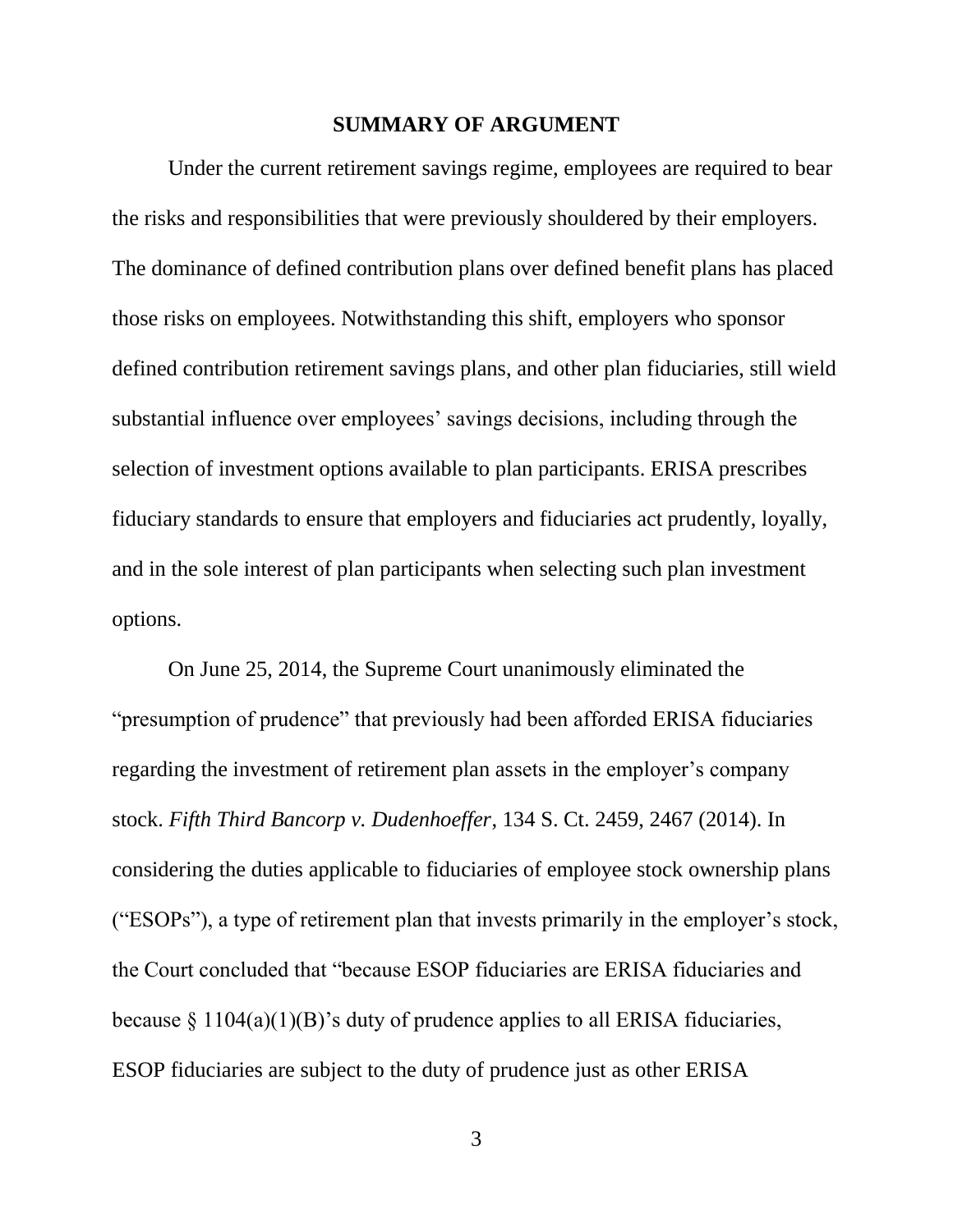fiduciaries are." *Id*. Accordingly, plaintiffs may challenge—and courts may review—whether plan fiduciaries acted imprudently in deciding to continue to offer employer stock as a plan investment option.

The Court recently confirmed the paramountcy of the duty of prudence in *Tibble v. Edison*, where it unanimously held that a fiduciary has a duty to continually monitor investments and remove imprudent ones. *Tibble v. Edison Int'l*, 135 S. Ct. 1823, 1828-29 (2015).

In *Dudenhoeffer*, the Court also addressed the pleading standard for the main claim at issue in this appeal: that the fiduciaries breached their duties of prudence and loyalty by "offering, holding, and acquiring" employer stock at a time when they knew or should have known based on "material non-disclosed information" that the employer stock was overvalued, and thus not a prudent investment. The Court recognized that a prudent fiduciary cannot be expected to violate legal restrictions on trading stock based on inside information, and thus required plaintiffs to plead that fiduciaries had—and should have taken—a viable, alternative prudent course of action. *Dudenhoeffer*, 134 S. Ct. at 2472-73. Specifically, the Court stated lower courts should consider:

[W]hether the complaint has plausibly alleged that *a* prudent fiduciary in the defendant's position *could not* have concluded that stopping purchases—which the market might take as a sign that insider fiduciaries viewed the employer's stock as a bad investment—or publicly disclosing negative information *would do more harm than*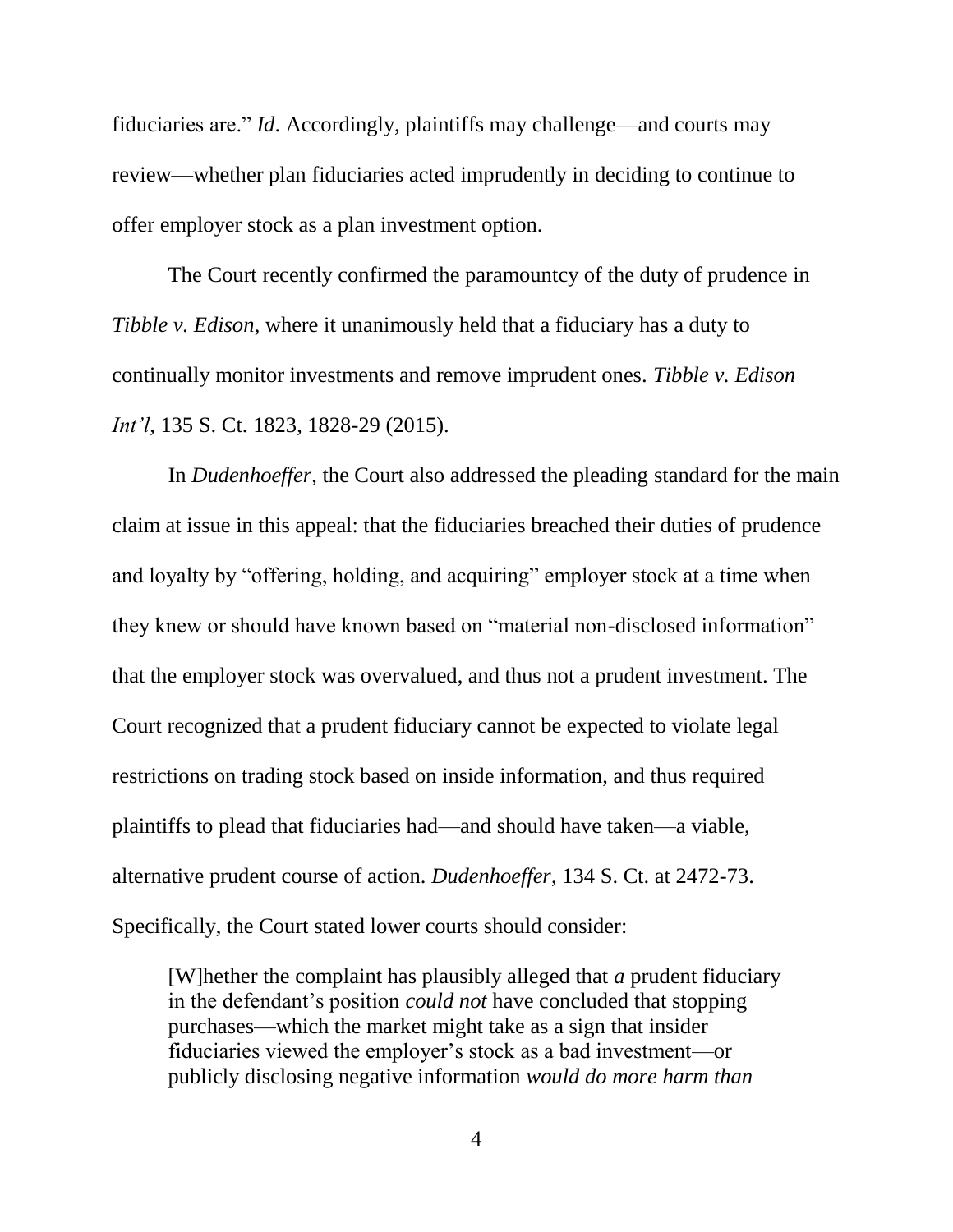*good* to the fund by causing a drop in the stock price and a concomitant drop in the value of the stock already held by the fund.

*Id.* at 2473 (emphasis added).

Consistent with this standard, a plaintiff need not plead facts demonstrating that *all* prudent fiduciaries could not have concluded that particular action would not have done more harm than good; she need only plead that *a* prudent fiduciary could not have so concluded. *See also id.* at 2472 ("[A] plaintiff must plausibly allege an alternative action …that *a* prudent fiduciary … *would not have* viewed as more likely to harm the fund than help it.") (emphasis added).

Defendants seek to distort the *Dudenhoeffer* standard to require a plaintiff to plausibly allege that "*no* prudent fiduciary *could have* concluded that the proposed actions would have caused more harm than good to the fund." Br. of Defs.- Appellants at 4. In other words, notwithstanding that the Supreme Court's standard plainly allowed for claims to proceed in circumstances where reasonable fiduciaries could disagree, Defendants seek to impose an insurmountable pleading requirement according to which claims would be dismissed unless a plaintiff is able to plausibly allege that the entire spectrum of prudent fiduciaries would agree—*i.e.* that *not one of them* could have concluded that plaintiffs' proposed alternative actions would have caused more harm than good. This interpretation is too extreme.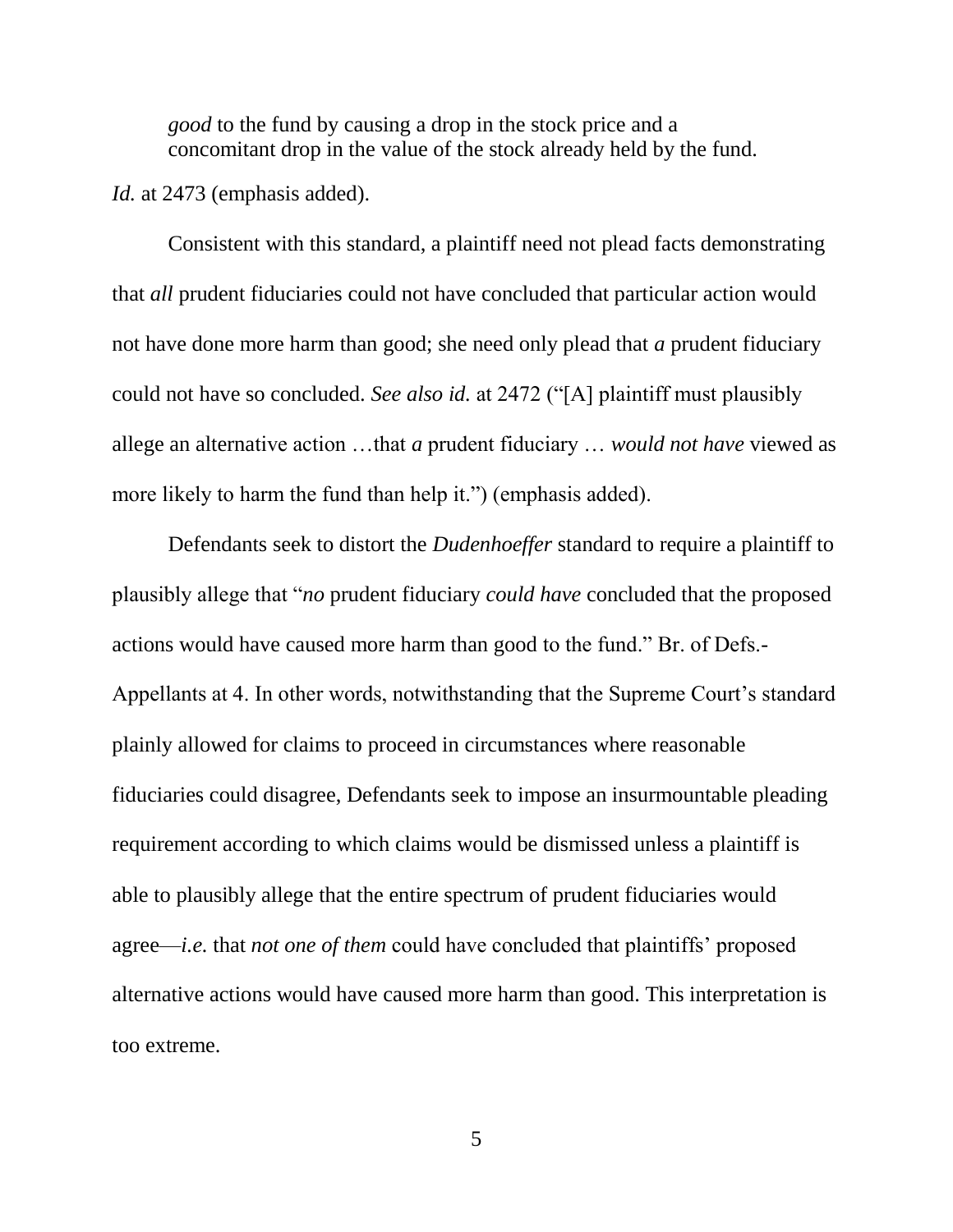The policy implications of Defendants' position are enormous. Given the spectrum of reasonable fiduciary opinions, a plaintiff would be precluded from challenging a fiduciary's continued investment in employer stock except in the most extreme cases, where such investment would offend the sensibilities of even the most risk-averse fiduciary. Defendants' position would immunize fiduciary misconduct concerning company stock in virtually every case, even cases like *Enron* and *WorldCom*<sup>2</sup>—where the plans were heavily invested in company stock while the company and its personnel, including fiduciaries, were engaged in criminal conduct that led to the company's collapse and caused the loss of the plans' entire investment in company stock.

Ultimately, Defendants would replace the "*presumption* of prudence" with a standard that essentially *eliminates any duty* of prudence with respect to the selection and retention of company stock in 401(k) plans. From a practical point of view, if this Court were to adopt Defendants' interpretation of *Dudenhoeffer*, plan participants would arguably be left with no one minding the plan, undermining ERISA's fundamental purpose of protecting the interests of ERISA plan participants.

<sup>2</sup> *In re Enron Corp. Sec., Derivative & ERISA Litig.*, 284 F. Supp. 2d 511 (S.D. Tex. 2003); *In re WorldCom, Inc.*, 263 F. Supp. 2d 745 (S.D.N.Y. 2003).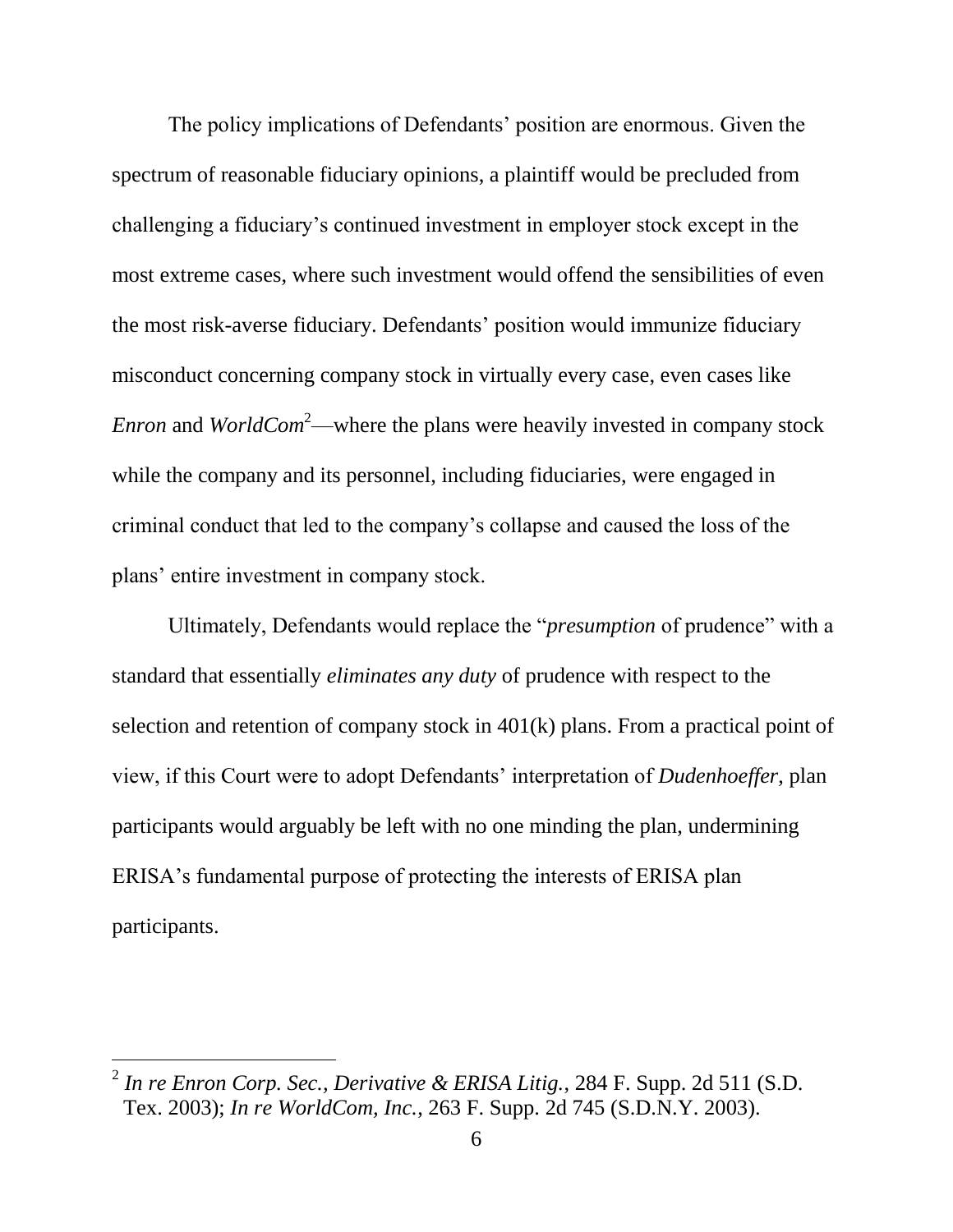#### **ARGUMENT**

### <span id="page-17-1"></span><span id="page-17-0"></span>**I. WITH DEFINED CONTRIBUTION PLANS BEING THE PRIMARY FORM OF EMPLOYER-SPONSORED RETIREMENT PLANS, PLAN FIDUCIARIES MUST ADHERE TO ERISA'S DUTY OF PRUDENCE IN MONITORING THE PLAN'S RETENTION OF EMPLOYER STOCK AS AN INVESTMENT OPTION.**

#### <span id="page-17-2"></span>**A. Defined Contribution Plans are The Primary Vehicle for Retirement Savings Today.**

The traditional regime of defined benefit plans, which prevailed at the time of ERISA's enactment in 1974, has waned in recent years, both in terms of the number of plans and the number of participants enrolled in those plans. As the Supreme Court recognized in *LaRue v. DeWolff, Boberg & Assocs., Inc.*, "[d]efined contribution plans dominate the retirement plan scene today." 552 U.S. 248, 255 (2008). The number of participants in employer-sponsored defined contribution plans and the magnitude of assets held by those plans are significant. The defined contribution paradigm is entrenched in today's retirement, tax and social policy, and it has changed the way that American workers plan for retirement. *See* Edward A. Zelinsky, *The Defined Contribution Paradigm*, 114 Yale L.J. 451, 457-58 (2004).

According to the most recent statistics released by the U.S. Department of Labor, more than 92 million participants are currently covered by the 636,991 defined contribution plans in existence. *See* U.S. Department of Labor, Employee Benefits Security Administration, *Private Pension Plan Bulletin: Abstract of 2013*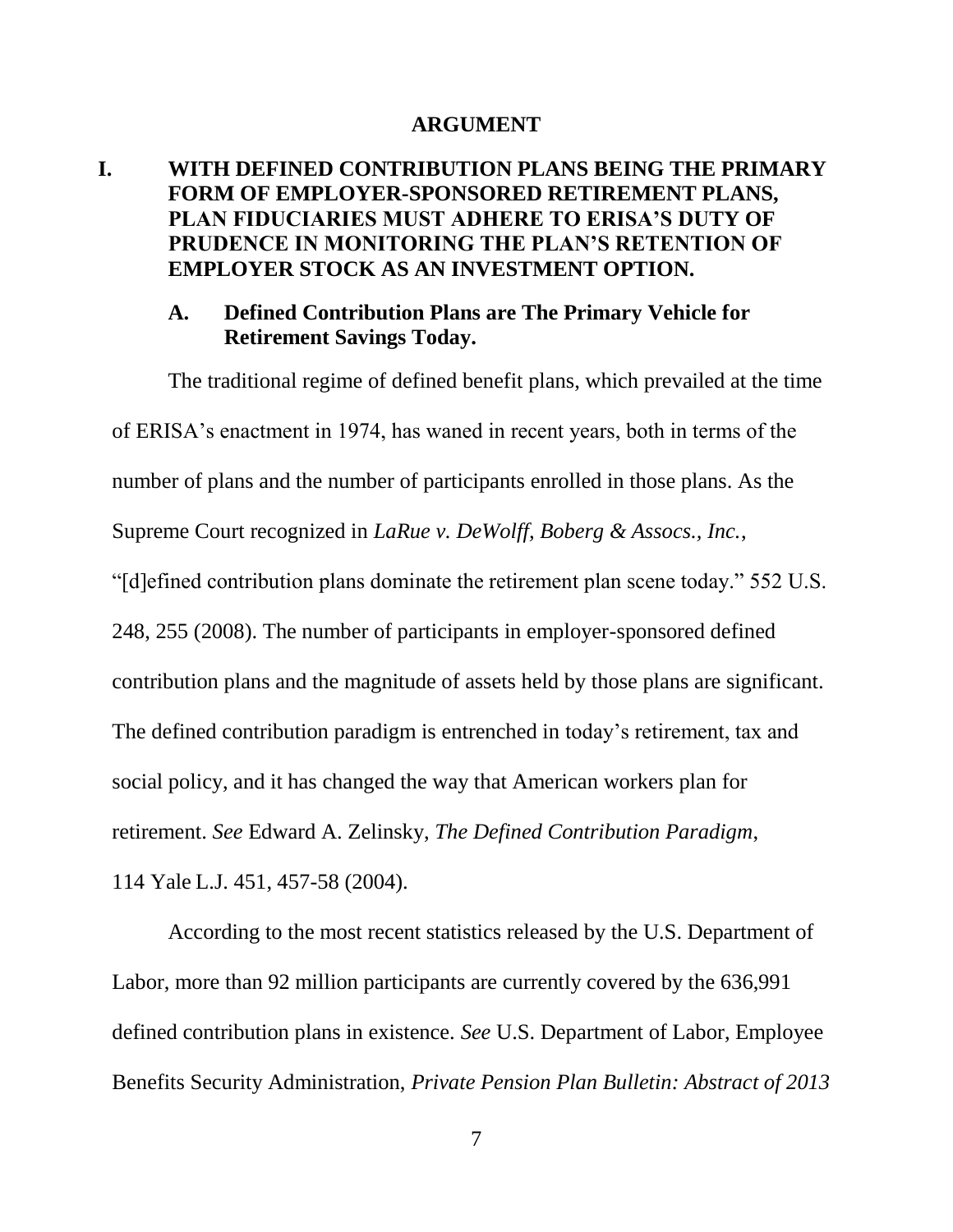*Form 5500 Annual Reports* (2015). The total assets held by these plans exceeded \$5 trillion as of the third quarter of 2013. *Id*. A recent survey indicates that 76% of respondents believe that their defined contribution plans can help them to meet their retirement goals. *See* Am. Benefits Council, *401(k) fast facts* (2014), http://www.americanbenefitscouncil.org/documents2013/401k\_stats.pdf.

### <span id="page-18-0"></span>**B. Participants in Defined Contribution Plans Rely on Fiduciaries to Prudently Select and Monitor Plan Investment Options.**

In contrast to a participant in a defined benefit plan—who is guaranteed a predictable benefit and whose employer bears the risk of investment performance—a participant in a defined contribution plan bears all of the investment risk. The dollar amount such a participant receives in retirement depends not only on the amount contributed to the plan, but also the investment performance of those assets.<sup>3</sup> In this environment, a fiduciary's duty of selecting prudent investments rises to critical significance because participants' investments are limited by the plan fiduciary's selection of available investment options. Opportunities for plan participants to meet retirement savings goals as to

<sup>3</sup> *See, e.g.*, *LaRue*, 552 U.S. at 250 n.1.; Strengthening Worker Retirement Security Before the H. Comm. on Education and Labor, S.1, 111th Cong. § 3 (2009) (statement of John C. Bogle, Founder and Former Chief Executive of the Vanguard Group), http://www.gpo.gov/fdsys/pkg/CHRG-111hhrg47491 /html/CHRG-111hhrg47491.htm (describing this transition to defined contribution plans as "a massive transfer from business enterprises to their employees of both investment risk (and return) and the longevity risk of retirement funding").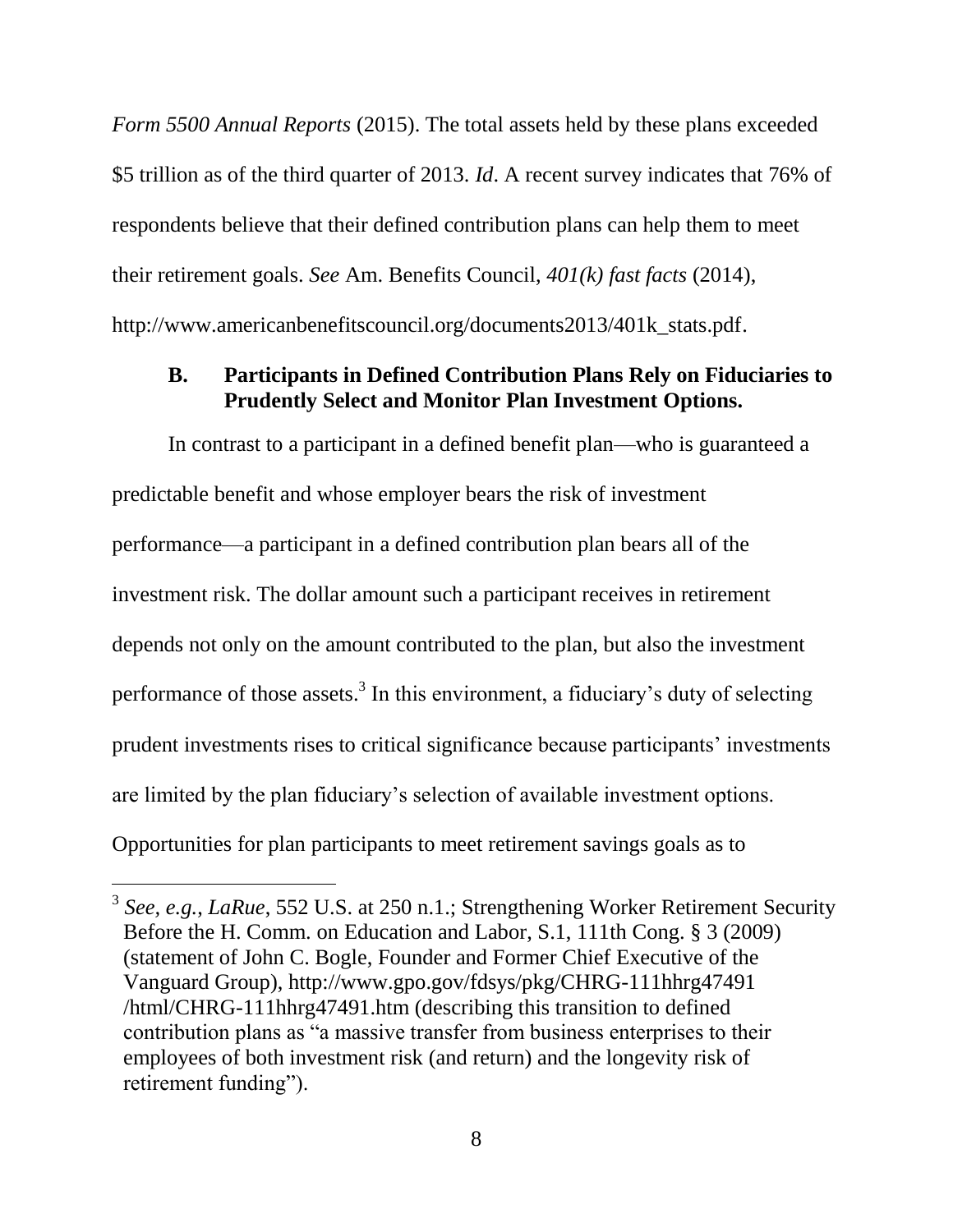accumulation, growth, and security are entirely facilitated or constrained by the investment options made available by plan fiduciaries.

Moreover, research indicates that participants are not confident in their abilities to select among available investment options. For example, a survey of stock owners ages 50 to 70 indicates that:

close to three in four respondents (72-76%) have more confidence in the abilities of mutual fund managers or stock brokers to conduct transactions for them than they have in their own abilities to conduct transactions. In contrast, only one in three (33%) are confident in their ability to buy and sell individual stocks without the assistance of stock brokers.

AARP, Investor Perceptions and Preferences Toward Selected Stock Market

Conditions and Practices: An AARP Survey of Stock Owners Ages 50 and Older at

4, 21-22 (Mar. 2004), http://assets.aarp.org/rgcenter/econ/investor.pdf.

Ultimately, the rapid growth and primacy of defined contribution plans, the

attendant shift in investment risk, and the limited opportunity and ability of

participants to make suitable investment decisions makes it vital that plan

fiduciaries exercise great care to ensure that defined contribution plans offer only

<span id="page-19-0"></span>prudent investment options.

### **C. Millions of Participants are Enrolled in Employer-Sponsored Defined Contribution Plans That Offer Employer Stock as an Investment Option, A Matching Contribution, or Both.**

Within the realm of employer-sponsored defined contributions plans are plans that feature employer securities as an available investment option. Such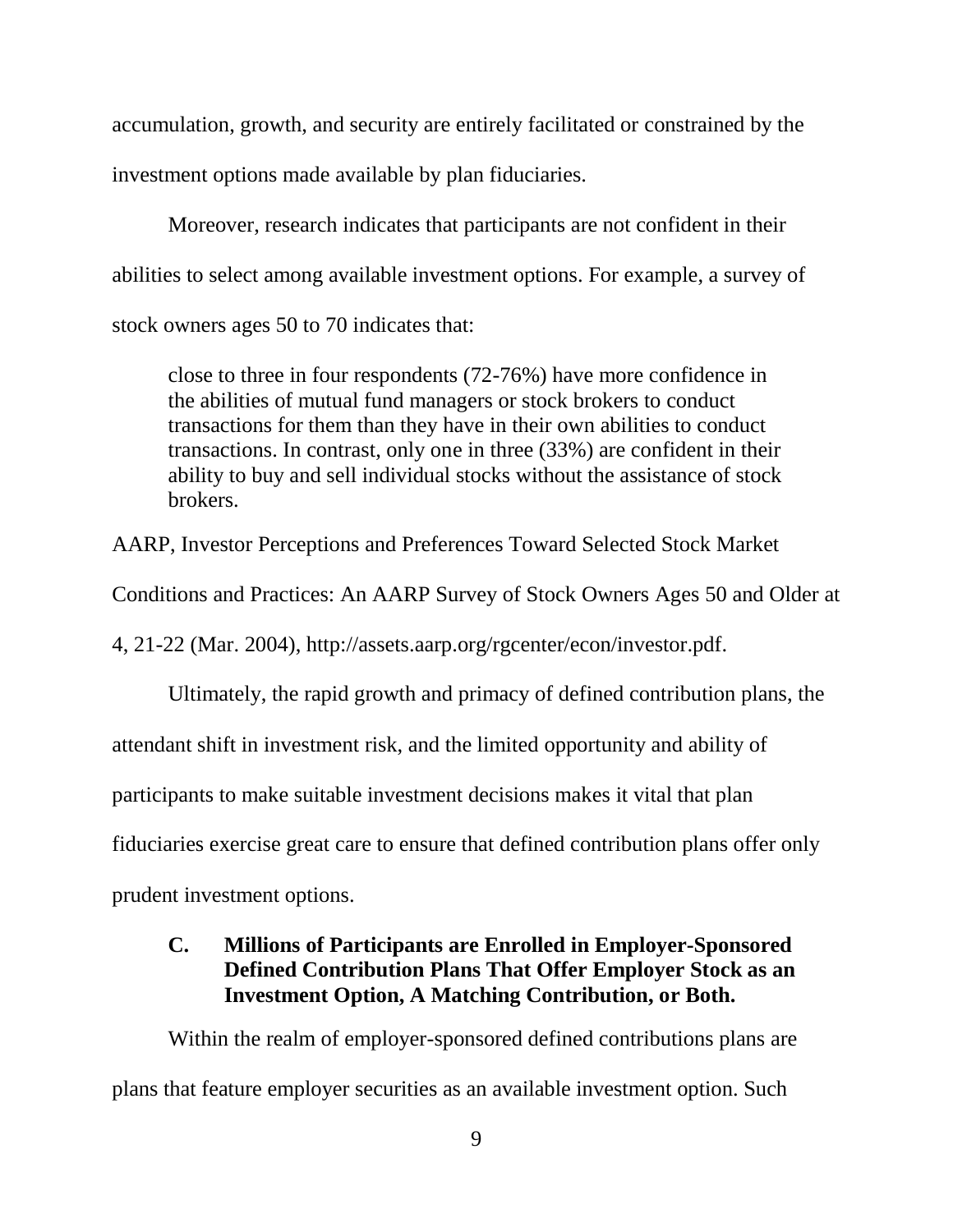company stock plans offer plan participants stock in their own employer, either as an investment option, a matching contribution, or both, depending on the terms of the particular employer's plan. Employer stock might be offered as simply another investment option within a plan, or it can be offered as part of an ESOP. Over 50% of participants enrolled in plans sponsored by a large employer (*i.e.* those covering at least 5,000 participants) were offered employer stock as an investment option in 2013.<sup>4</sup>

A study by the Vanguard Group confirms that company stock plans tend to be larger, "with a median participant population of 2,704 versus 236 for noncompany stock plans."<sup>5</sup> At the close of 2012, approximately 36% of participants were enrolled in plans that offered employer securities as an investment option under the terms of the plan. *See* VanDerhei, Holden, Alonso & Bass, *supra*, at 19.

l

<sup>4</sup> *See* Jack VanDerhei, Sarah Holden, Luis Alonso & Steven Bass, *401(k) Plan Asset Allocation, Account Balances, and Loan Activity in 2013* at 18 (Employee Benefits Research Inst., Issue Brief No. 408, 2014) (hereinafter "VanDerhei, Holden, Alonso & Bass").

<sup>5</sup> John A. Lamancusa & Jean A. Young, *Company Stock in Defined Contribution plans: An Update* at 2, Vanguard (Dec. 2014)*,* https://institutional.vanguard.com /iam/pdf/CRREVO\_122014.pdf?cbdForceDomain=false (hereinafter "Lamancusa & Young").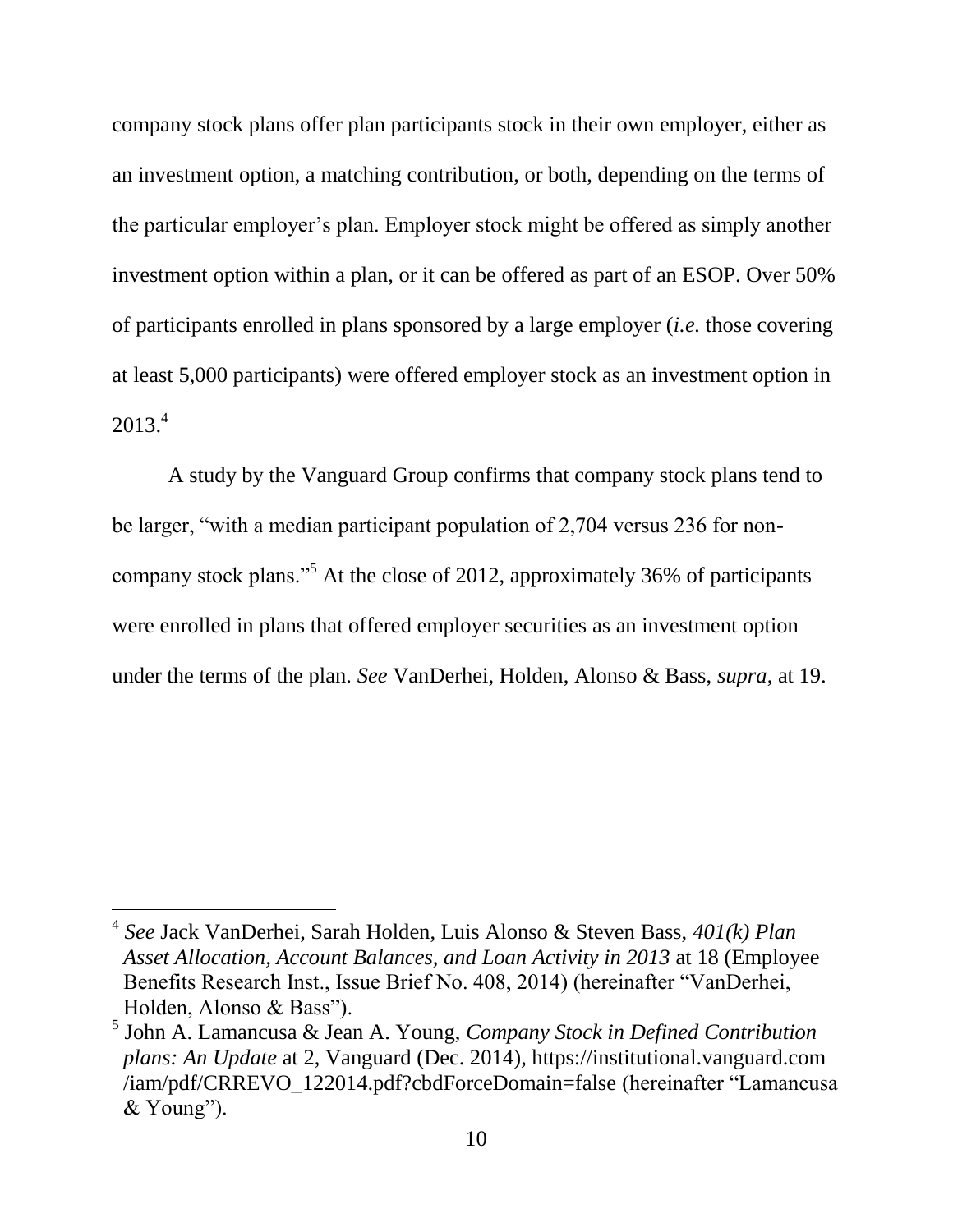### <span id="page-21-0"></span>**D. Employees Disproportionately Select Employer Stock When it is Offered by Defined Contribution Plans.**

More than half of employees who are offered company stock choose to make the investment. Lamancusa & Young, *supra*, at 2. In 2010, the aggregate dollar amount of employer stock held in retirement plans equaled \$240 billion.<sup>6</sup>

Workers at large companies are the most likely to maintain a concentrated position in employer securities. For example, employees at Exxon Mobil Corp., McDonald's, and Lowe's Companies had more than 50% of their total 401(k) plan assets invested in their company's stock at the end of 2011. *See* Blanchett, *supra*. Among those employers actively offering employer stock plans, 52% of participants have retirement funds invested in their employer's securities. Lamancusa & Young, *supra*, at 2. These participants tend to be older employees with longer tenures at their employers' businesses.<sup>7</sup>

Participants own employer securities for a number of reasons. Many companies match their employees' salary deferrals with company stock, or allow employees to purchase their stock at a discount price. Blanchett, *supra*, at 6.

<sup>6</sup> David Blanchett, *Emp'r Stock Ownership in 401(k) Plans and Subsequent Co. Stock Performance*, Morningstar Investment Management (2013), https://corporate.morningstar.com/us/documents/MethodologyDocuments/Resear chPapers/Employer-Stock-Ownership-in-401k-Plans.pdf (hereinafter "Blanchett").

<sup>7</sup> Stephen P. Utkus & Jean A. Young, *The evolution of company stock in defined contribution plans* at 6, Vanguard (May 2014), https://institutional.vanguard.com/ iam/pdf/CRREVO.pdf?cbdForceDomain=false.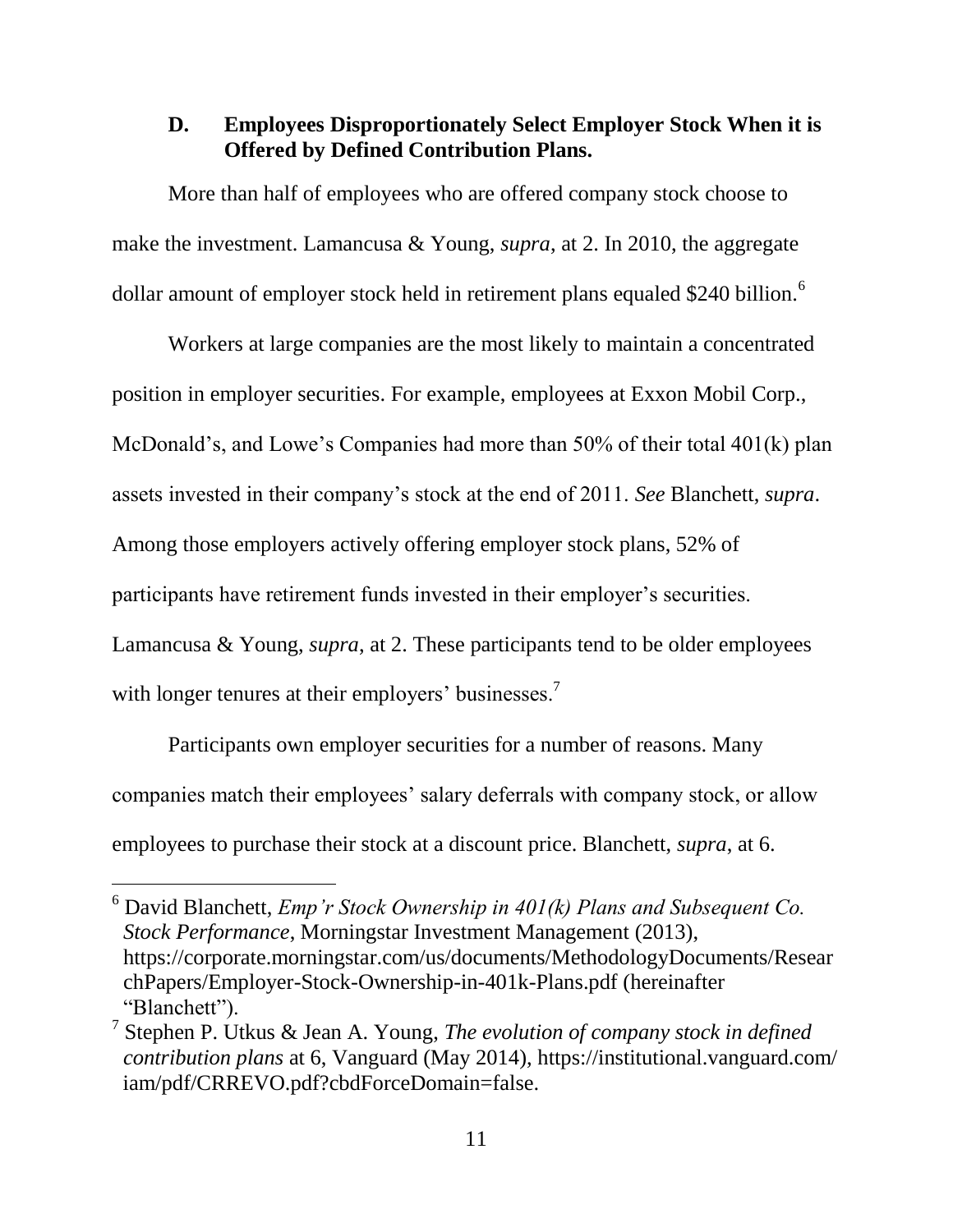Company stock plans tend to have higher median contributions by both employers and employees, resulting in higher median account balances in company stock plans than the balances under non-company-stock plans. Lamancusa & Young, *supra*, at 3-4. Indeed, the average account balance of a participant in a plan that actively offers company stock is 19% higher than the balance of a participant who is not offered company stock. *Id*. at 3.

In addition, it is well-established that the number and character of investment options offered by a plan significantly affects how participants opt to allocate their assets in their participant-directed accounts. Employers play a significant role in motivating their employees to invest in company stock since employers are responsible for selecting the menu of available investment options, including the decision of whether or not to offer employer securities. Plan sponsor design decisions have the strongest and direct correlation to participant holdings in employer stock. One study finds that the mere act of offering employer stock as an option under the plan prompts employees to allocate significant amounts of money to that investment option.<sup>8</sup>

Researchers have found that investors are biased towards stocks that are "geographically proximate and familiar, which explains the desire for an employee

<sup>8</sup> Olivia S. Mitchell & Stephen P. Utkus, *Company Stock and Retirement Plan Diversification* 12 (Pension Research Council of the Wharton Sch. Of the Univ. of Penn., PRC WP 2002-4, 2002), [http://papers.ssrn.com/sol3/papers.cfm?](http://papers.ssrn.com/sol3/papers.cfm?%20abstract_id=304461)  [abstract\\_id=304461.](http://papers.ssrn.com/sol3/papers.cfm?%20abstract_id=304461)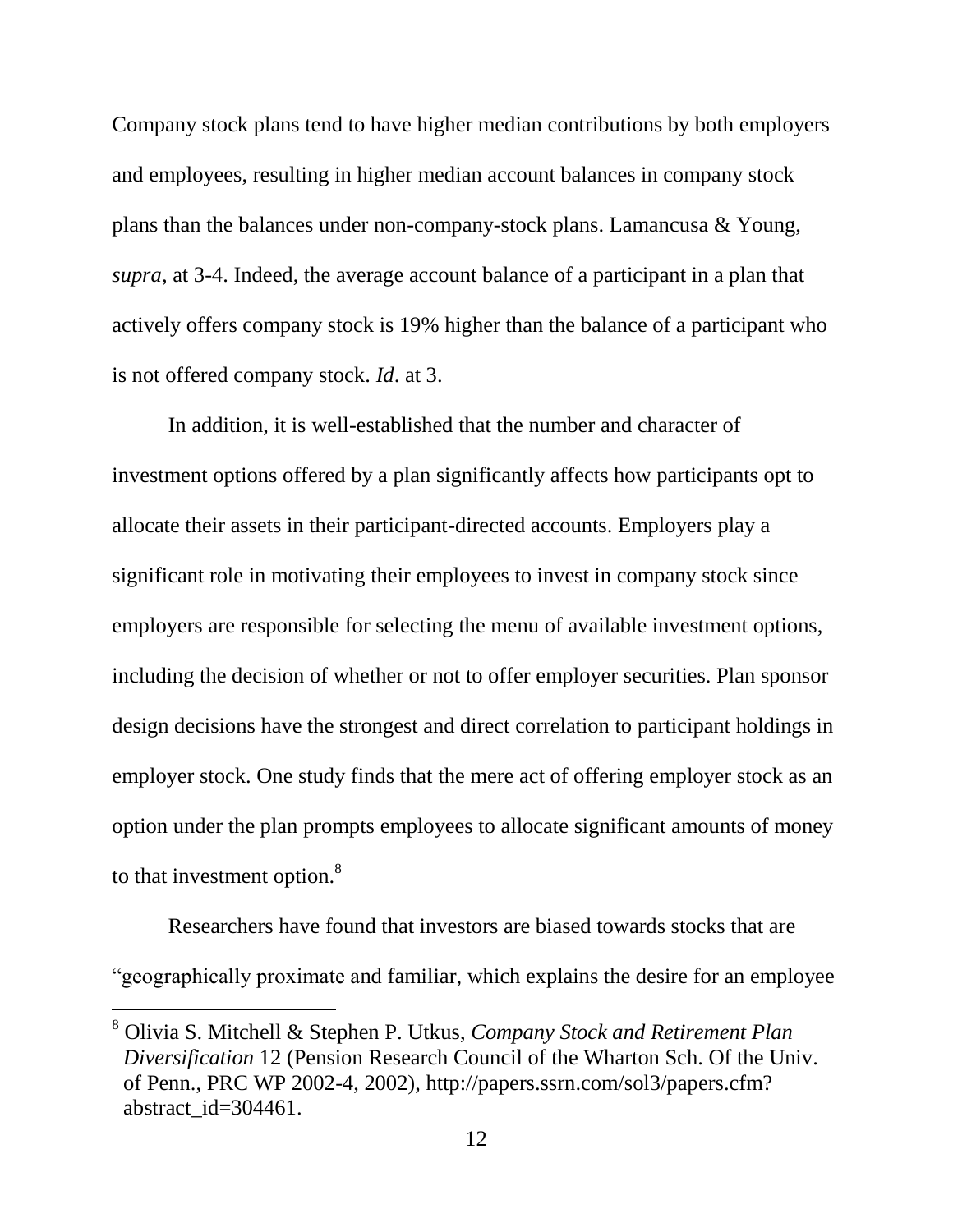to invest in his employer's stock since it usually is both geographically proximate and familiar (known as the "local bias effect"). Blanchett, *supra*, at 7. They have also found that in plans that include an employer match of company stock, the match represents an implicit endorsement of the company, and participants are more than twice as likely to have concentrated positions in employer stock when a company-stock match is provided (known as the "endorsement effect"). Blanchett, *supra*, at 6. The odds of having a concentrated portfolio increases further when employers provide participants with other non-matching contributions in employer stock in addition to the match. *Id*. at 2. Indeed, 56% of participants have a concentrated position of greater than 20% when an organization directs any employer contributions to company stock. Lamancusa & Young, *supra*, at 7. This is striking in comparison to the 15% of participants who have concentrated holdings at companies that make employer contributions in cash. *Id*.

Against the backdrop of the various ways that employers, whether intentionally or unintentionally, encourage employees to purchase company-stock, it is significant that employees are inclined to greatly underestimate the riskiness of concentrating their investments in employer securities. To illustrate, data collected for the National Financial Capability Study revealed that only half of those surveyed understood that, according to generally accepted principles of investment, buying a stock mutual fund provides a safer return than concentrating money in a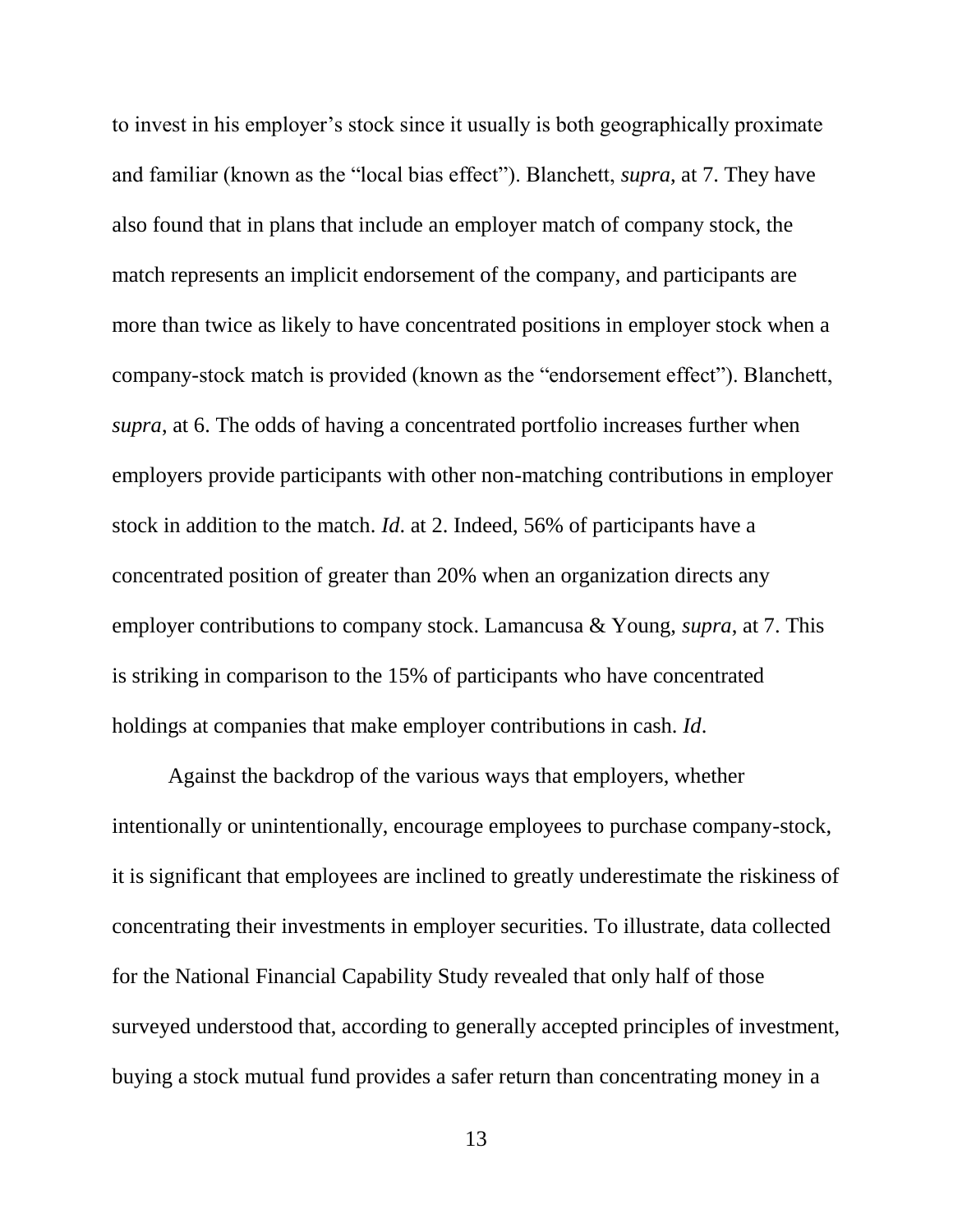single company's stock.<sup>9</sup> As another survey reveals,  $25\%$  of respondents believe that concentrating their investments in company stock is less risky than a diversified portfolio, with another 39% asserting that the level of risk is equivalent. $10$ 

### <span id="page-24-0"></span>**E. Significant Losses in Account Balances Due to Fiduciaries' Failure to Monitor Employer Securities Wreaks Havoc on Employees' Retirement Security.**

Because defined contribution plans (outside of Social Security benefits) are the primary vehicle for providing retirement income, *see, e.g.*, *LaRue*, 552 U.S. at 255, n.5, and because employer stock is one of the most significant financial assets for participants in such plans, the retirement security of millions of Americans is particularly tied to the performance of their employers' stock. Significant declines in the value of employer stock thus can create dire consequences for those workers. Since the likelihood of a company offering an employer-stock plan grows in proportion to the size of that company, a decline in the value of a large company's stock means that a colossal loss in retirement income occurs simultaneously for a substantial number of employees.

l

<sup>9</sup> Annamaria Lusardi & Olivia S. Mitchell, *Fin. Literacy and Ret. Planning in the U. S.* 2, 4 (Nat'l Bureau of Econ. Research, NBER Working Paper No. 17108 (2011), http://www.nber.org/papers /w17108.

<sup>&</sup>lt;sup>10</sup> See Shlomo Benartzi, Richard H. Thaler, Stephen P. Utkus & Cass R. Sunstein, *The Law and Econs. of Company Stock in 401(k) Plans*, 50 J.L. & Econ. 45, 54 (2007) (hereinafter "Benartzi, Thaler, Utkus & Sunstein").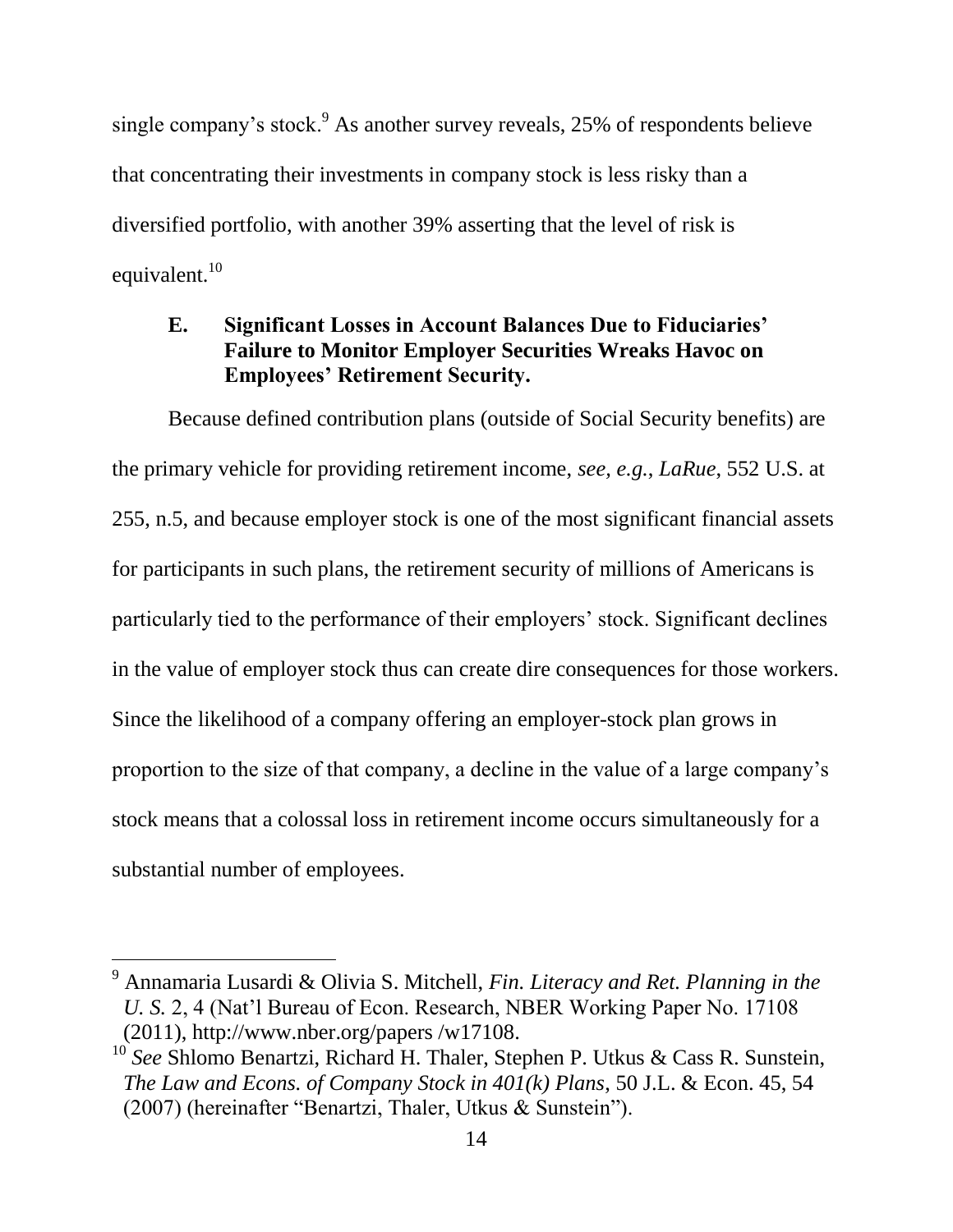Lessons from our not-so-distant past have certainly demonstrated the pitfalls of concentrated investments in employer stock by plan participants working for large companies. As an example, one needs to look no further than the Enron bankruptcy in December, 2001. When the value of Enron's stock plummeted from over \$80 per share to less than \$0.70 per share between 2001 and 2002, Enron's  $401(k)$  plan lost approximately \$1.3 billion in aggregate value.<sup>11</sup> As a result, many participants lost between 70 and 90 percent of their retirement savings, decimating their retirement accounts at the same time they lost their jobs.<sup>12</sup> Although more than 20,000 former Enron employees sued and received what is still the biggest settlement to date – \$250 million, it represented only a fraction of those people's \$1.3 billion in losses. $^{13}$ 

<sup>&</sup>lt;sup>11</sup> Patrick J. Purcell, Cong. Research Serv., RS21115, *The Enron Bankruptcy and Employer Stock in Retirement Plans 1* (2002), http://fpc.state.gov/documents/ organization/9102.pdf.

<sup>12</sup> *See* Susan J. Stabile, *Symposium Enron and its Aftermath: Enron, Global Crossing, and Beyond: Implications for Workers*, 76 St. John's L. Rev. 815, 824 (2002); *see also* David Millon, *Symposium Enron and its Aftermath: Worker Ownership Through 401(k) Retirement Plans: Enron's Cautionary Tale*, 76 St. John's L. Rev. 835, 841 (2002) ("As Enron's share price fell from a high of nearly ninety dollars to around twenty-five cents, its  $401(k)$  plan – in which 15,000 employees participated – lost 1.3 billion dollars.").

<sup>13</sup> *See Workers' Lawsuits Rap Execs for 401(k) Losses: The Hot Claim Lately in Class Acts? Breach of Fiduciary Duty*, Crain's N.Y. Bus. (Feb. 3, 2011), [http://www.crainsnewyork.com/article/20110213/SUB/110219949#ixzz20hG3g](http://www.crainsnewyork.com/article/20110213/SUB/%20110219949#ixzz20hG3gMBE) [MBE.](http://www.crainsnewyork.com/article/20110213/SUB/%20110219949#ixzz20hG3gMBE)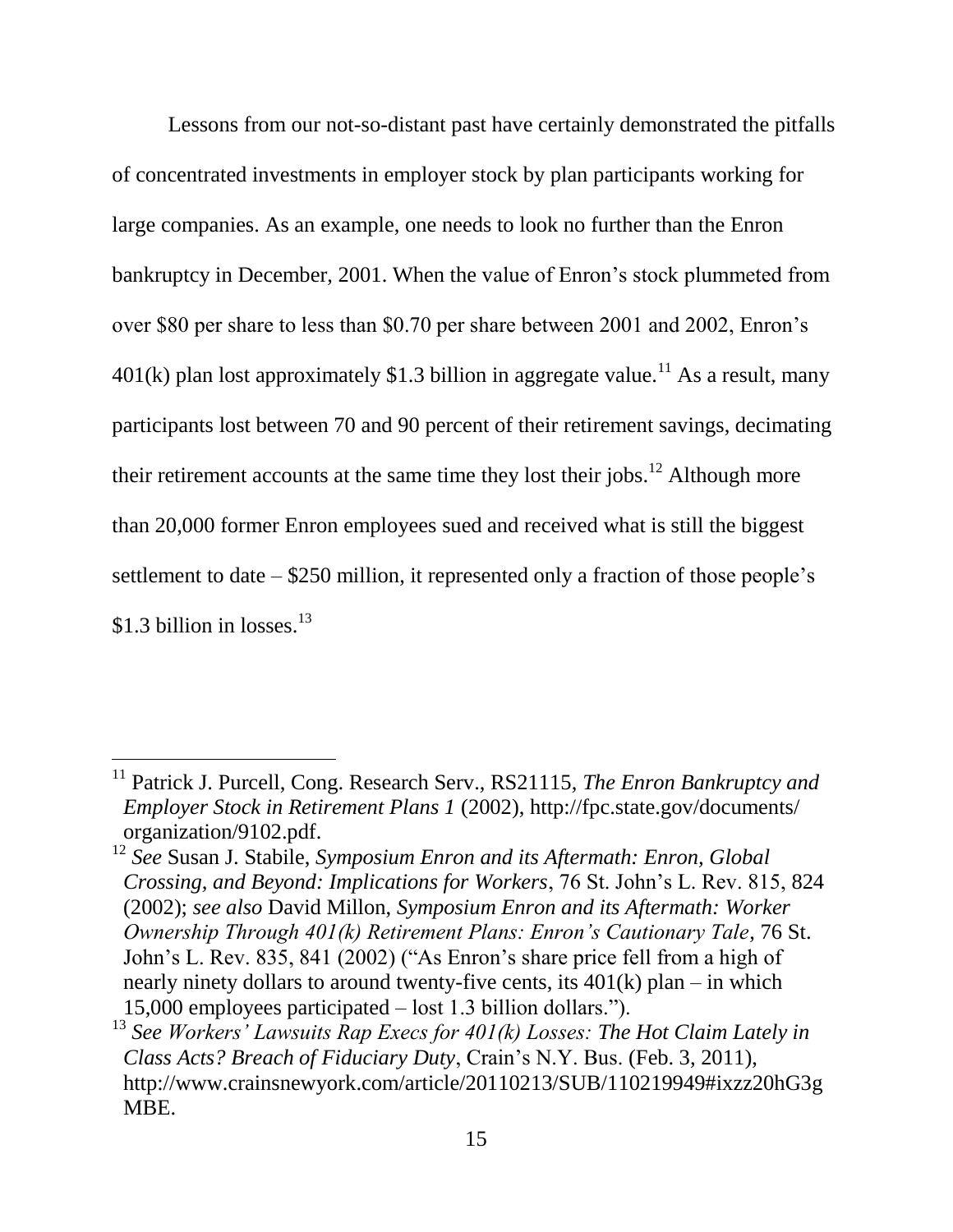Similarly, WorldCom's 401(k) plan held 32% or \$642.3 million in employer stock when the stock dropped from \$56 to \$0.14 per share.<sup>14</sup> The total loss to WorldCom's 401(k) plan was estimated to be \$800 million. The recovery from various sources to WorldCom participants was approximately recovered \$48.435 million.

Even after the Enron and WorldCom collapses, employees of other companies offering employer stock lost much of their retirement savings when their companies went bankrupt. The 401(k) plan of Countrywide Financial Corp. held \$349.9 million in employer stock, representing 38 percent of the plan's total assets.<sup>15</sup> The participants recovered only \$55 million.<sup>16</sup> In the Lehman Brothers debacle, not only did more than 13,000 employees, half the company's workforce, lose their jobs immediately following the events that toppled the company, but they also lost \$228.7 million that was invested in the Lehman Bros. Stock Fund in their  $401(k)$  plan as the Fund became worthless after Lehman's bankruptcy.<sup>17</sup> Bear

l

<sup>&</sup>lt;sup>14</sup> David E. Rovella, MCI, WorldCom's Ebbers Settle 401K Suit for \$51 Mln (Update3) Bloomberg (July 6, 2004), http://www.bloomberg.com/apps/news? pid=newsarchive&sid=aqypuAjvRgpk.

<sup>15</sup> *Countrywide is Sued by Workers Over 401(k) Losses*, Los Angeles Times (Sept. 13, 2007), http://articles.latimes.com/2007/sep/13/business/fi-country13.

<sup>16</sup> Rebecca Moore, *BoA Settles with Countrywide Plan Participants for \$55M*, Plan Sponsor (Aug. 11, 2009), http://www.plansponsor.com/NewsStory.aspx?Id=644 2451711.

<sup>17</sup> *See* Linda Sandler, *Lehman Retirement Plan Sues Fuld over Repo*, Bloomberg Businessweek 105 (Dec. 7, 2010), http://www.bloomberg.com/news/2010-06- 04/ex-lehman-chief-fuld-seeks-to-toss-repo-105-lawsuit.html; Bloomberg,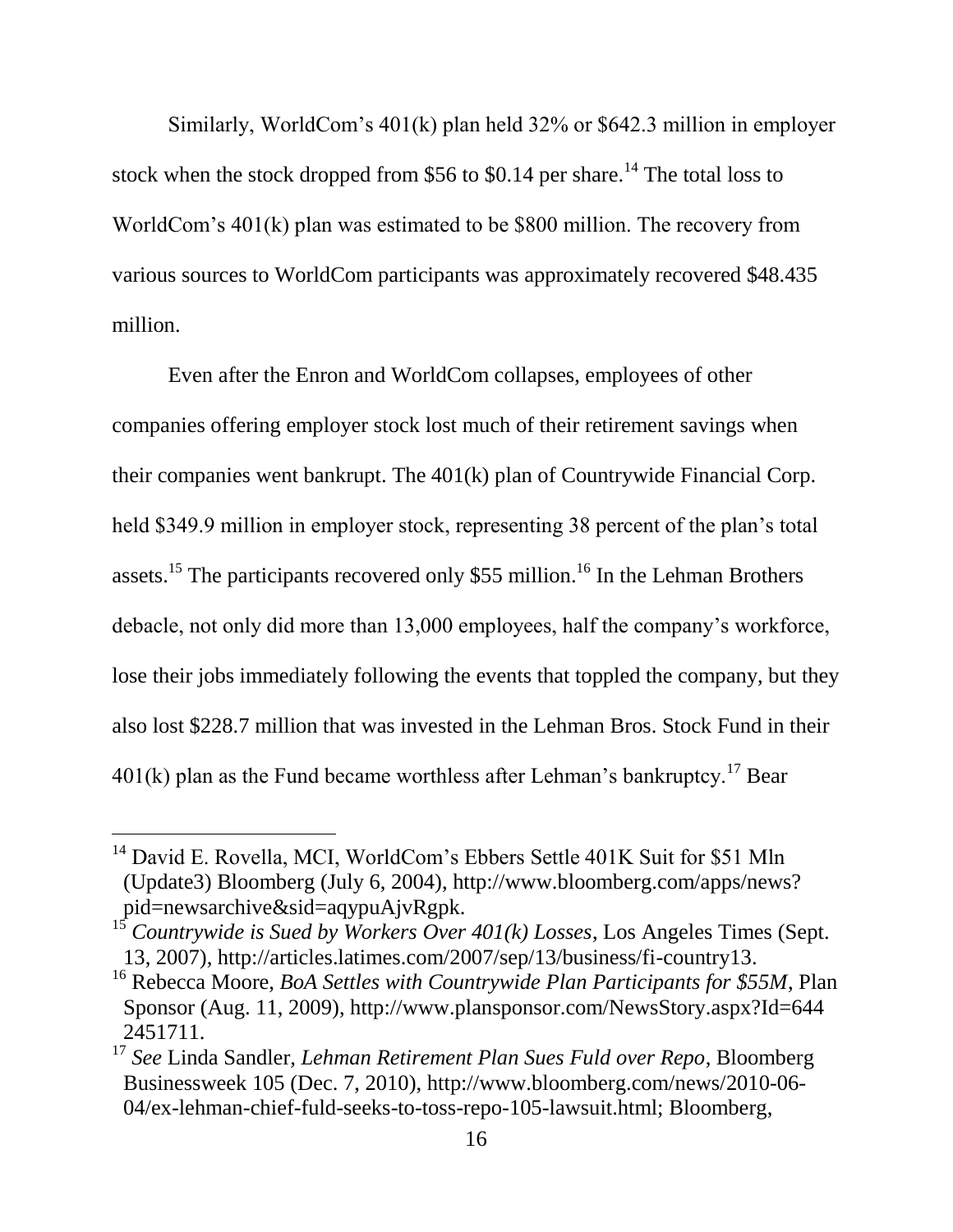Stearns' employees shared a \$10 million settlement for losses in their retirement accounts, but that settlement was equal to only 10 to 28 percent of their total losses, given that Bear Stearns' stock price fell to \$4.30 per share from a previous 15-month high of approximately \$160.<sup>18</sup>

The long-term effects of these losses wreak havoc, financially and emotionally, on participants and their families. This is particularly true when a participant suffers such losses in income at or near retirement age, as the participant does not have sufficient time to make up for the losses. Countless employees, especially those over age 45, have been compelled to postpone retirement and return to work (frequently at lower pay), or have had to radically adjust their lifestyles after their nest eggs have suddenly vanished.<sup>19</sup>

Lehman 401(k) *Participants Sue Top Exec, Pensions & Investments* (Dec. 8, 2010), http://www.pionline.com/article/20101208/DAILYREG/ 101209904.

<sup>18</sup> Bob Van Voris, *Ex-Bear Stearns Employees to Get \$10 Million in Settlement*, Bloomberg (Mar. 12, 2012), http://www.bloomberg.com/news/2012-03-21/exbear-stearns-employees-to-get-10-million-in-settlement .html; Rebecca Moore, *J.P. Morgan Agrees to Settle Bear Stearns Stock Drop Suit*, Plan Adviser (Mar. 22, 2012), http://www.plansponsor.com/JP\_Morgan\_Agrees\_to\_Settle\_Bear\_ Stearns\_Stock\_Drop\_Suit.aspx; Russell Goldman, *Bear Stearns Calls in Grief Counselors*, ABC News (Mar. 19, 2008), http://abcnews.go.com/Business /story?id=4476286&page=1#.UAMLiZHhfpw.

<sup>19</sup> *See, e.g.*, Colette Thayer, *Retirement Security or Insecurity? The Experience of Workers Aged 45 and Older* at i-iii (2008), http://www.aarp.org /work/retirementplanning/info-10-2008/retirement\_ survey\_08.html.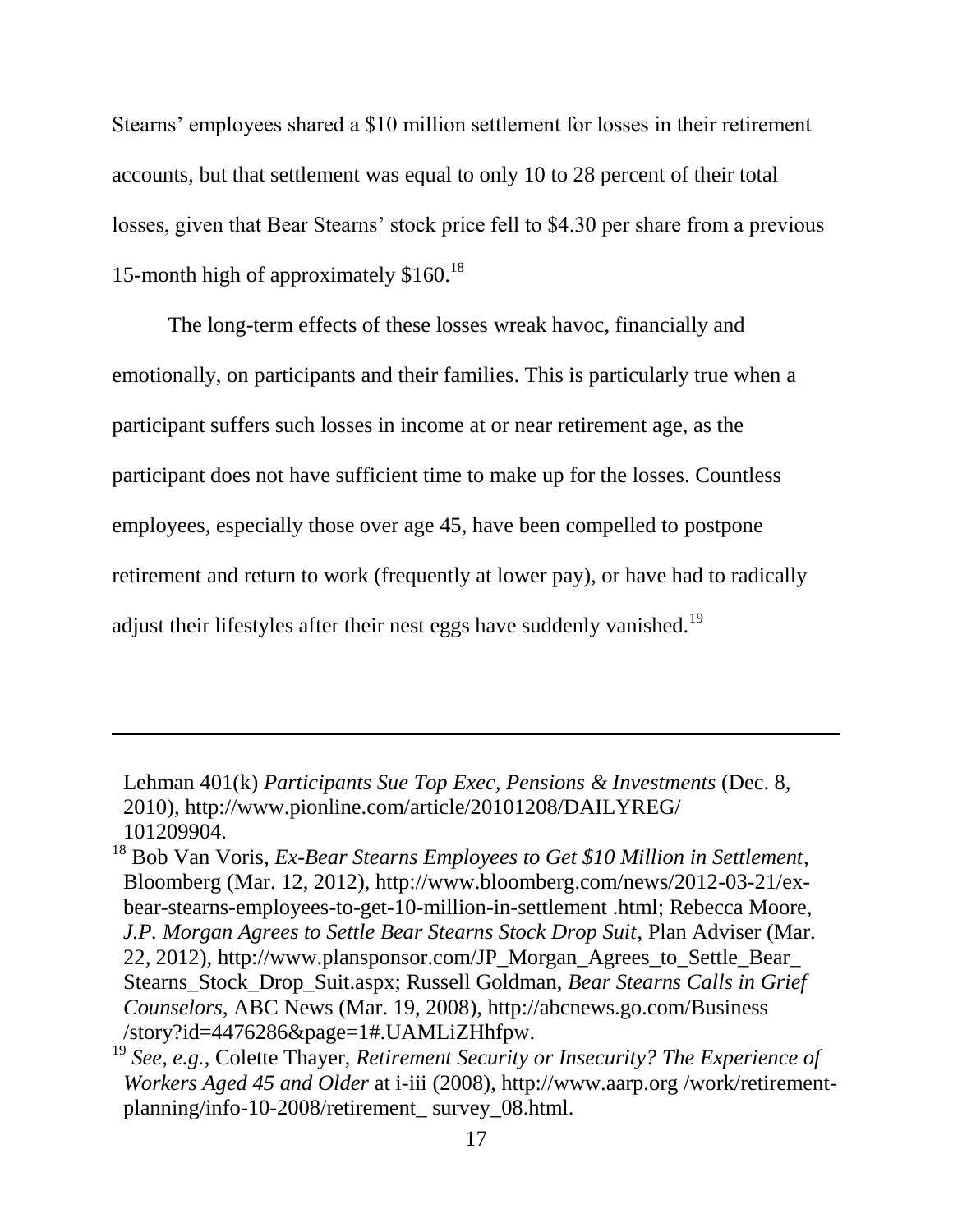While captivating, the headlines detailing the falls and subsequent legal battles faced by these corporate giants should not overshadow the heart-rending, personal stories of their former employees. To illustrate, Enron's collapse affected solidly middle-class individuals in tragic ways. At Portland General Electric, the Oregon utility once acquired by Enron, older married couples were reported to have lost as much as \$800,000 to \$900,000 in retirement savings.<sup>20</sup> One former Enron employee, Mark Lindquist, a Web designer who lost his job and all his benefits, was reported as struggling to figure out how to pay for therapy for his autistic son, while Clyde Johnson, a single parent, lost his ability to make timely payments on the home he shared with his 11-year old son. Countless others were released on a job market where Enron had won little goodwill.<sup>21</sup> Enron provided a mere \$4,500 in severance pay, regardless of an employee's tenure, and all health and medical insurance contracts for the 5000 terminated employees were cancelled.<sup>22</sup> By the time an employee could overcome the "presumption of prudence," the company had collapsed causing real damage to employees' lives.

<sup>20</sup> Richard A. Oppel Jr., E*mployees' Retirement Plan Is a Victim as Enron Tumbles*, N.Y. Times (Nov. 22, 2001), http://www.nytimes.com/2001/11/22/ business/employees-retirement-plan-is-a-victim-as-enron-tumbles.html.

<sup>21</sup> *See* Rick Bragg*, ENRON'S COLLAPSE: WORKERS*; *Workers Feel Pain of Layoffs And Added Sting of Betrayal*, N.Y. Times (Jan. 20, 2002), http://www.nytimes.com/2002/01/20/us/enron-s-collapse-workers-workers-feelpain-layoffs-added-sting -betrayal.html.

<sup>22</sup> *See* Steve Paulson, *Workers lose jobs, health care and savings at Enron*, WSWS (Jan. 14, 2002), https://www.wsws.org/en/articles/2002/01/enro-j14.html.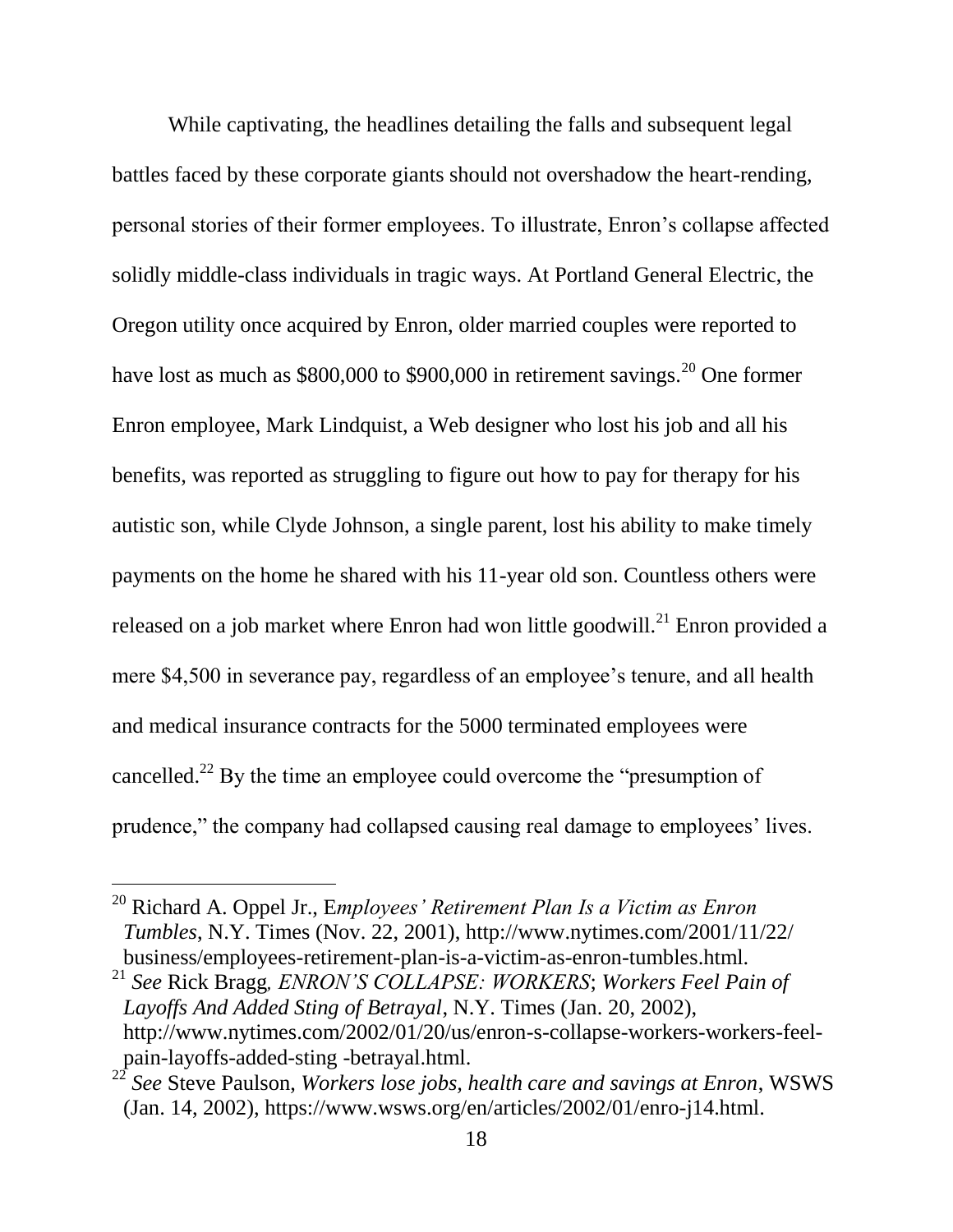Yet despite these well-publicized incidents and personal stories over the last decade, it is still common for employees to have significant portions of their retirement investments concentrated in company stock. *See* Benartzi, Thaler, Utkus & Sunstein, *supra*. And although the "presumption of prudence" no longer is a bar to the ability of plan participants to timely challenge the imprudent selection of company stock as plan investment options, plan participants will be no better off than the employees of Enron, WorldCom, Countrywide, Bear Stearns or Lehman Brothers if the courts merely replace the "presumption of prudence" with yet another virtually insurmountable pleading requirement. It certainly seems counterintuitive that a statute designed to protect the retirement security of employees would leave them no better off than the impetus for ERISA—the employees of the failed Studebaker Corporation.<sup>23</sup>

### <span id="page-29-0"></span>**II. THE COURT SHOULD NOT INSULATE FIDUCIARIES FROM MEANINGFUL JUDICIAL REVIEW BY IMPOSING AN INSURMOUNTABLE PLEADING REQUIREMENT.**

### <span id="page-29-1"></span>**A. Defendants' Standard is Inconsistent with ERISA's Statutory Language, Trust Law and** *Dudenhoeffer***.**

ERISA imposes a duty of prudence on all plan fiduciaries. The statute

provides:

 $\overline{a}$ 

A fiduciary shall discharge his duties with respect to a plan solely in the interest of the participants and beneficiaries and—(A) for the

<sup>23</sup> John H. Langbein *et al.*, *Pension and Employee Benefit Law* 78-83 (5th ed. 2010) ("The Studebaker Incident").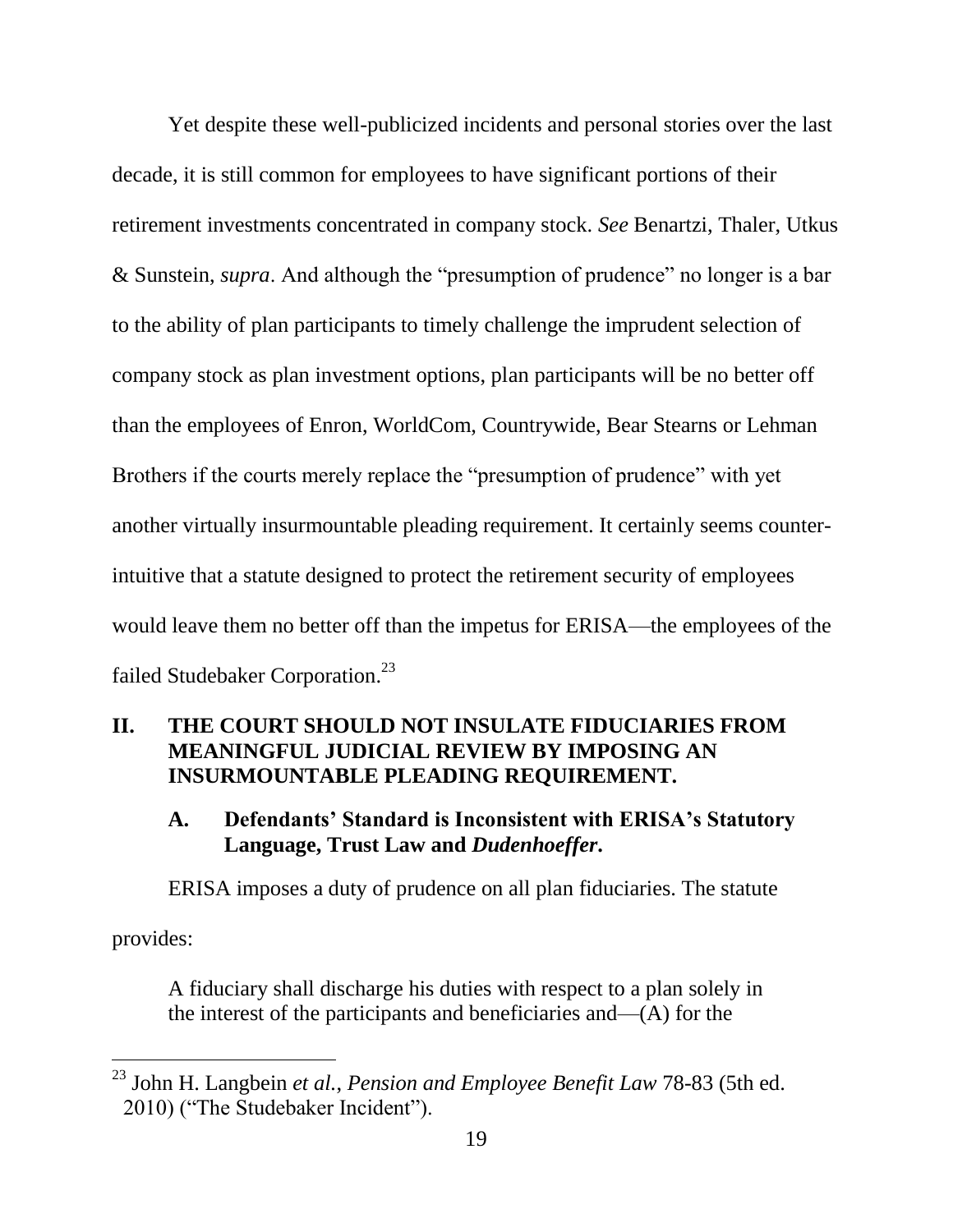exclusive purpose of…providing benefits to participants and their beneficiaries...; [and] (B) with the care, skill, prudence, and diligence under the circumstances then prevailing that a prudent man acting in a like capacity and familiar with such matters would use in the conduct of an enterprise of a like character and with like aims.

ERISA § 404(a)(1)(B), 29 U.S.C. § 1104(a)(1)(B). Those standards govern "fiduciaries' investment decisions and disposition of assets." *Mass. Mut. Life Ins. Co. v. Russell*, 473 U.S. 134, 143 n.10 (1985). Congress modeled ERISA's duty of prudence on the "prudent person" standard developed in the common law of trusts. *See Tibble*, 135 S. Ct. at 1828. The Bogert treatise provides that "the trustee is required to manifest the care, skill, prudence, and diligence of an ordinarily prudent manager engaged in similar business affairs and with objectives similar to those of the trust in question." A. Hess, G. Bogert, & G. Bogert, *Law of Trusts and Trustees* § 541 (3d ed. 2009). *See also* Restatement (Third) of Trusts § 77 (2007) ("The trustee has a duty to administer the trust as a prudent person would, in light of the purposes, terms, and other circumstances of the trust.")

The key language from *Dudenhoeffer* at issue in this appeal is based on this "prudent person" standard. *Dudenhoeffer* states that lower courts must consider whether "the complaint has plausibly alleged that *a prudent fiduciary* in the defendant's position could not have concluded that [plaintiff's proposed alternative] … would do more harm than good." *Dudenhoeffer*, 134 S. Ct. at 2473; *see also id.* ("plaintiff must plausibly allege an alternative action that defendant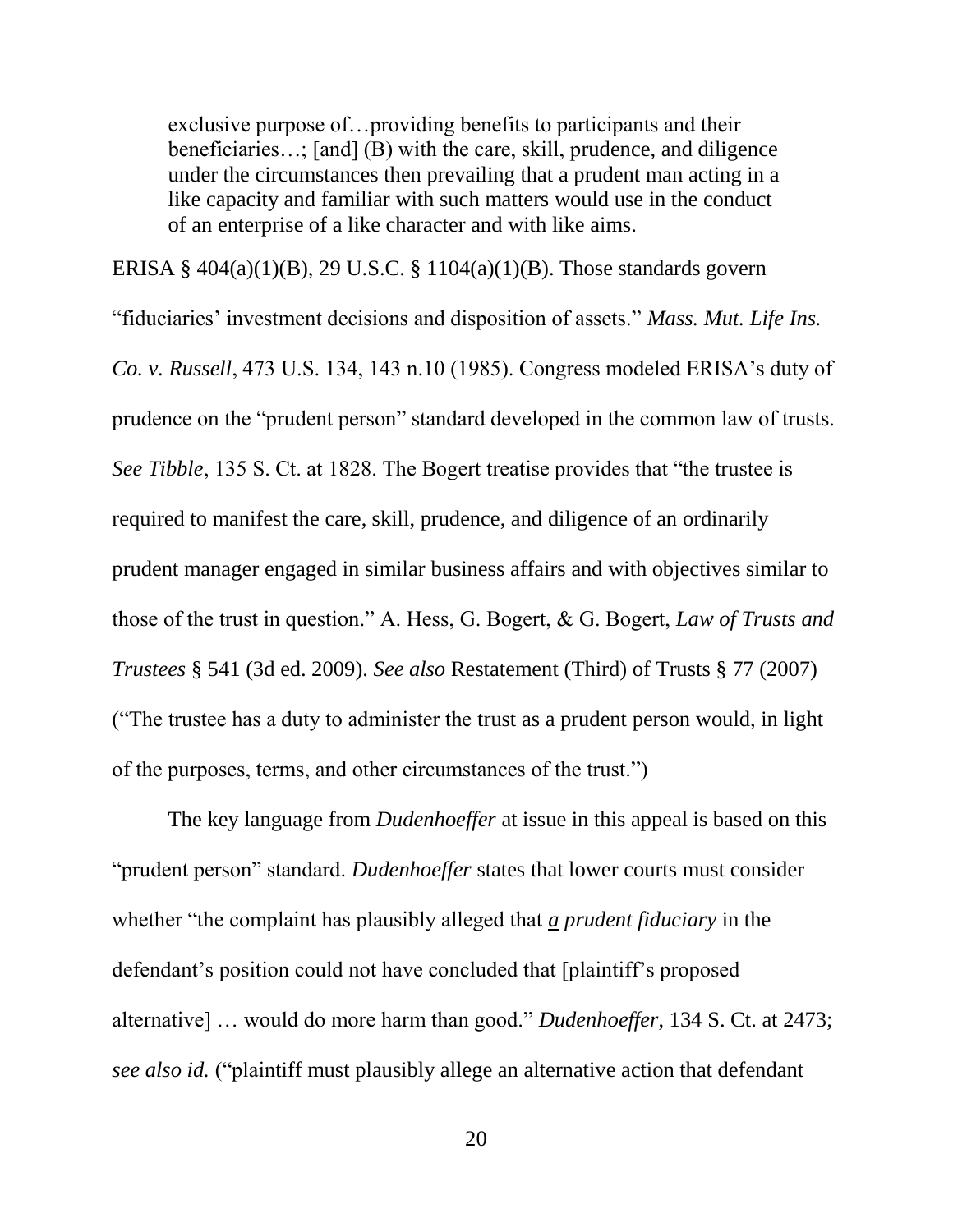could have taken that … *a prudent fiduciary* …would not have viewed as more likely to harm the fund than to help it.").

Despite clear trust law and the plain language of both the statute and *Dudenhoeffer*, Defendants seek to replace the defunct "presumption of prudence" with yet another insurmountable pleading threshold. Specifically, they wish to require plaintiffs to plead that "*no* prudent fiduciary *could have* concluded that the proposed actions would have caused more harm than good to the fund." Br. of Defs.-Appellants at 4. In other words, Defendants seek to require plaintiffs to plead that of the entire spectrum of prudent fiduciaries, not one of them could have concluded that the proposed alternative would have caused more harm than good. Under Defendants' standard, if 99.99% of all prudent fiduciaries agreed with plaintiffs, but yet one sole fiduciary did not agree, then Plaintiffs have not stated a claim.

Defendants' standard is too extreme. The test to show imprudence is *not*  whether the fiduciary was acting as would *all reasonable, prudent persons*. Rather, under the statute, trust law, and *Dudenhoeffer*, in order to be a "prudent fiduciary," a fiduciary must act as would *a reasonable, prudent person* in a like capacity. The corollary is that, in order to plead that a fiduciary was not prudent, the plaintiff must plausibly allege that the fiduciary was not acting as would *a reasonable, prudent person*.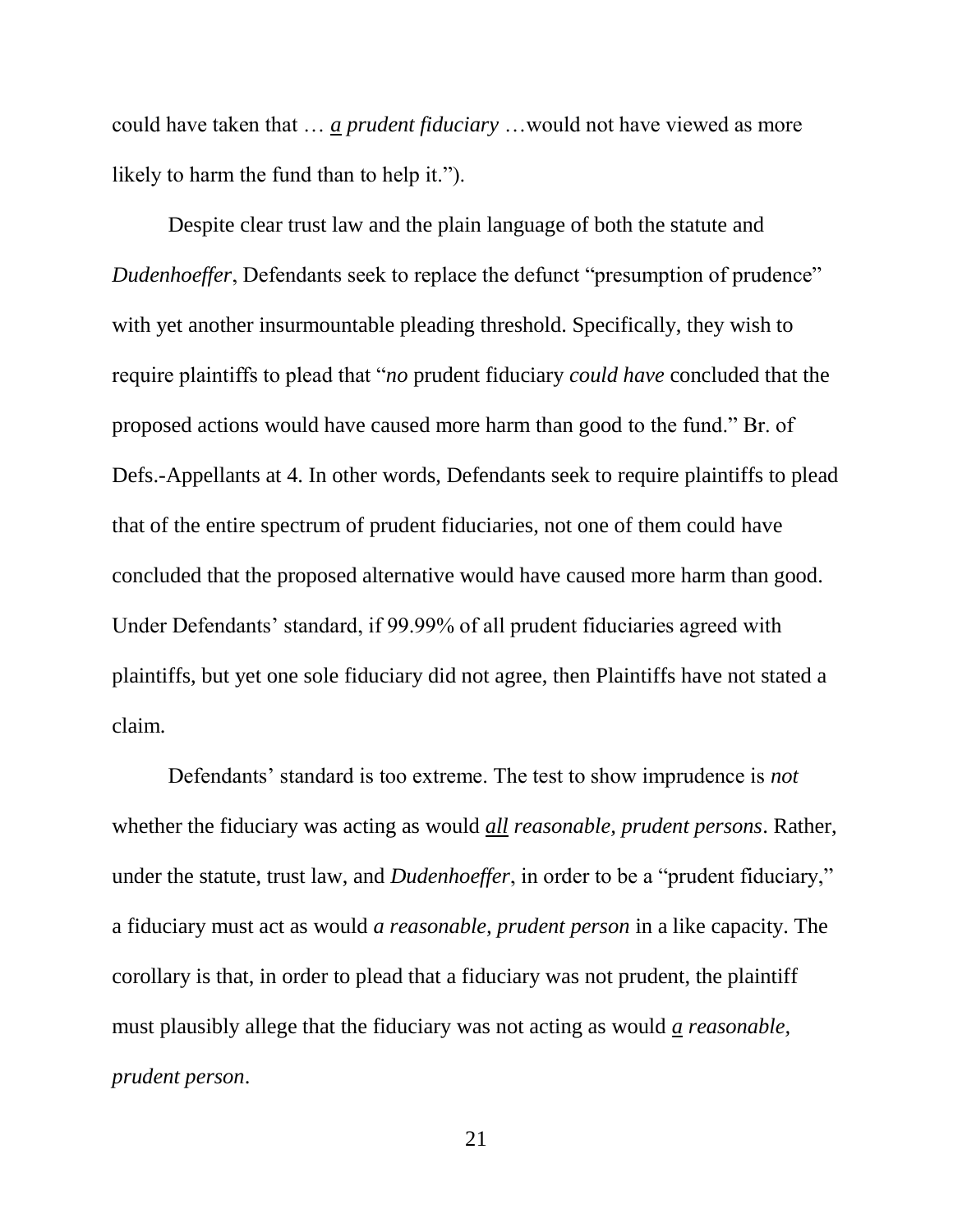Defendants' interpretation of *Dudenhoeffer* also lacks common sense. In *Dudenhoeffer*, the Supreme Court eliminated the "presumption of prudence"—an insurmountable pleading standard—because it was not found in the statute. In so holding, the Court underscored the fundamental ERISA principle that "a fiduciary of a pension plan [must] act prudently in managing the plan's assets."

*Dudenhoeffer*, 134 S. Ct. at 2463. Similarly, in *Tibble*, the Court faulted the Ninth Circuit for failing to consider the ongoing nature of these fiduciary duties. *See Tibble*, 135 S. Ct. at 1828-29 ("The Ninth Circuit did not recognize that under trust law a fiduciary is required to conduct a regular review of its investment with the nature and timing of the review contingent on the circumstances."). It would not make sense for the Court in *Dudenhoeffer* to create another extra-statutory insurmountable pleading standard for allegations of the duty of prudence, when it just eliminated one. *See generally Hughes Aircraft Co. v. Jacobson*, 525 U.S. 432, 447 (1999) ("[B]ecause ERISA is a comprehensive and reticulated statute, … it should not be supplemented by extratextual remedies[.]" (citations and quotation marks omitted).

### <span id="page-32-0"></span>**B. Defendants' Standard is Counter to the Purposes of a Complaint and a Motion to Dismiss.**

Requiring an ERISA plaintiff to affirmatively plead that "*no* prudent fiduciary could have concluded that the proposed actions would have caused *more harm than good to the fund*" is counter to the purposes of a complaint and a motion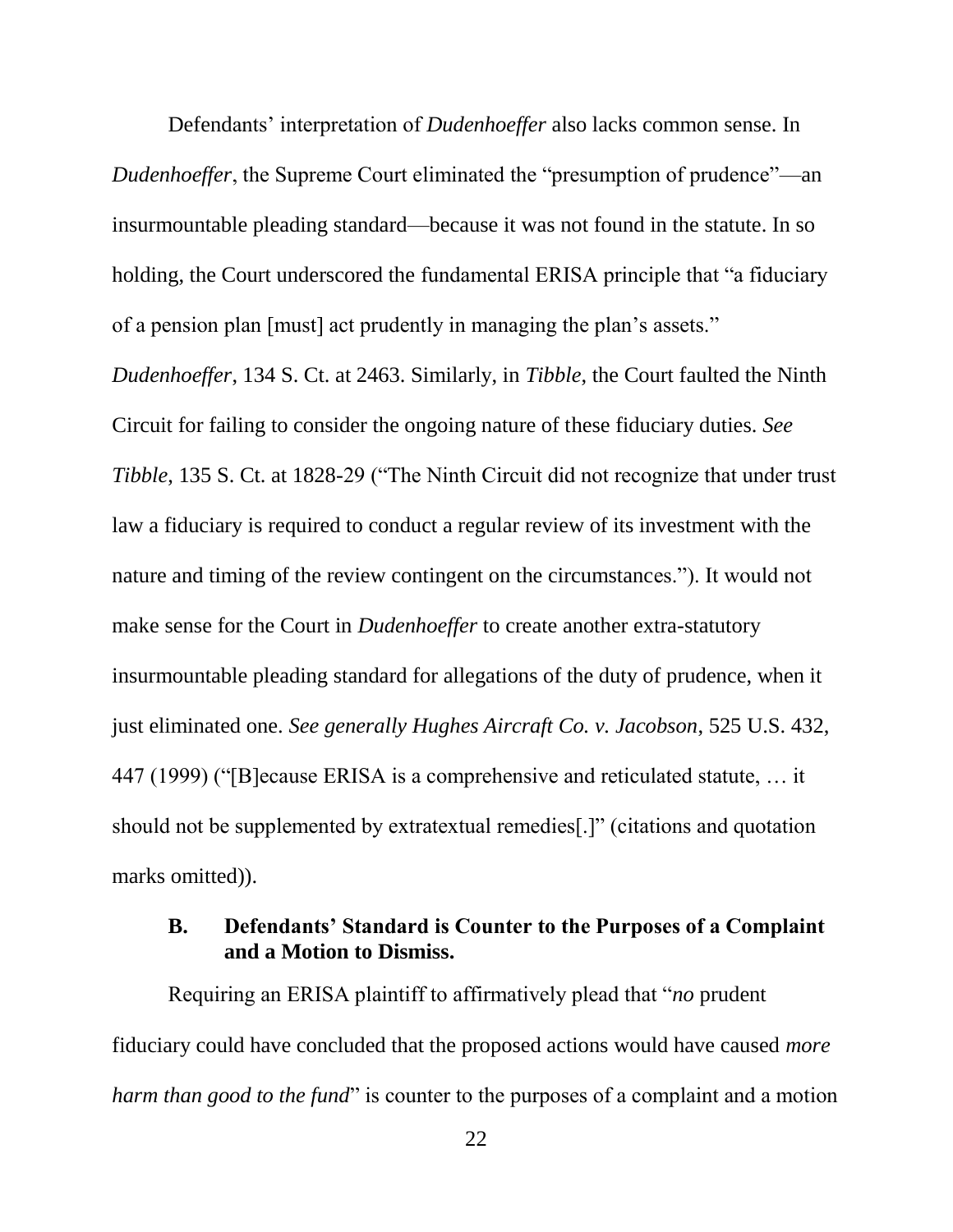to dismiss. "The function of a complaint is to give the defendant fair notice of the plaintiff's claim and the grounds upon which the plaintiff relies." *St. Paul Mercury Ins. Co. v. Williamson*, 224 F.3d 425, 434 (5th Cir. 2000) (citing *Doss v. South Cent. Bell Tel. Co*., 834 F.2d 421, 424 (5th Cir. 1987) and *Conley v. Gibson*, 355 U.S. 41 (1957)). *See also Erickson v. Pardus*, 551 U.S. 89 (2007) (reaffirming notice pleading) (citing *Bell Atl. Corp. v. Twombly*, 550 U.S. 544 (2007)). "The notice pleading requirements of Federal Rule of Civil Procedure 8 and case law do not require an inordinate amount of detail or precision." *Id*. A complaint must merely contain sufficient factual matter, taken as true, "to state a claim for relief that is plausible on its face." *Ashcroft v. Iqbal*, 556 U.S. 662, 678 (2009). "Asking for plausible grounds does not impose a probability requirement at the pleading stage; it simply calls for enough facts to raise a reasonable expectation that discovery will reveal evidence of [unlawful conduct]." *Bell Atl. Corp*., 550 U.S. at 545.

Relatedly, "[t]he purpose of a motion to dismiss pursuant to Fed R. Civ. P. 12(b)(6) is 'to test the formal sufficiency of the statement of the claim for relief; the motion is not a procedure for resolving a contest between the parties about the facts or the substantive merits of the plaintiff's case.'" *Nat'l Cas. Co. v. Franklin Cnty.*, 718 F. Supp. 2d 785, 786 (S.D. Miss. 2010) (quoting Wright & Miller, *Federal Practice and Procedure: Civil 3d* § 1356 (2004)). "A motion to dismiss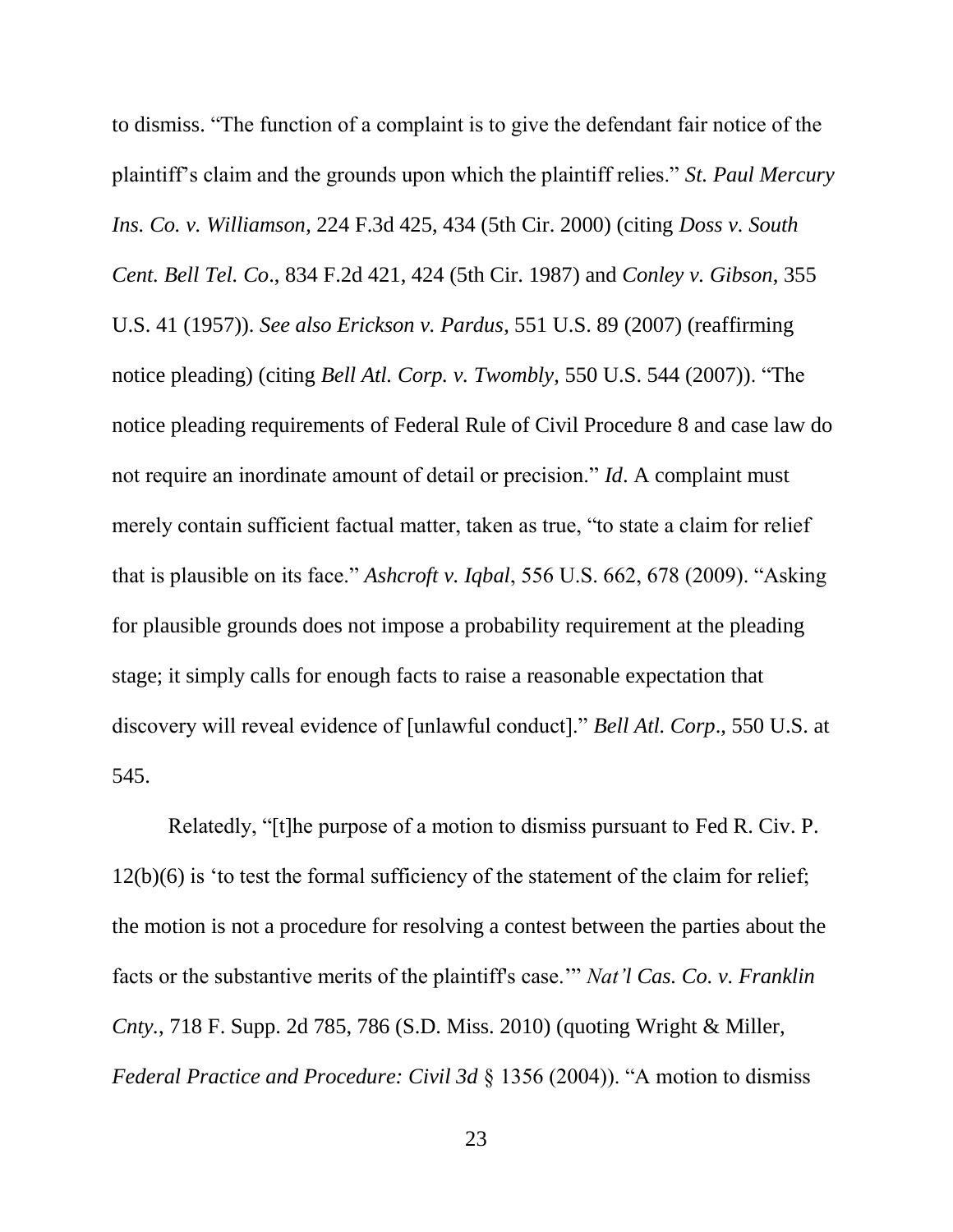for failure to state a claim is viewed with disfavor and is rarely granted." *See Harrington v. State Farm Fire & Cas. Co*., 563 F.3d 141, 147 (5th Cir. 2009) (quoting *Collins v. Morgan Stanley Dean Witter*, 224 F.3d 496, 498 (5th Cir. 2000), quoting *Kaiser Aluminum & Chem. Sales v. Avondale Shipyards, Inc.*, 677 F.2d 1045, 1050 (5th Cir. 1982)). The Court must accept as true all well-pleaded, non-conclusory allegations in the complaint and liberally construe the complaint in favor of the plaintiff. *Id*.

In this case, to pass muster under the notice pleading system and survive a motion to dismiss, the complaint must plausibly allege that "a prudent fiduciary in the defendant's position could not have concluded that stopping purchases…or publicly disclosing negative information would do more harm than good." *Dudenhoeffer*, 134 S. Ct. at 2473.

Consistent with Fifth Circuit and Supreme Court authority, these allegations of breach adequately place the defendants on notice of plaintiffs' theories liability. A decision to require an ERISA plaintiff to plead that "*no* prudent fiduciary could have concluded that the proposed actions would have caused *more harm than good to the fund*" conflicts with the Supreme Court's interpretation of Rule 8(a) as demanding "a short and plain statement of the claim" that only needs to "give the defendant fair notice of what the plaintiff's claim is and the grounds upon which it rests." *Swierkiewicz v. Sorema N.A.*, 534 U.S. 506, 512 (2002).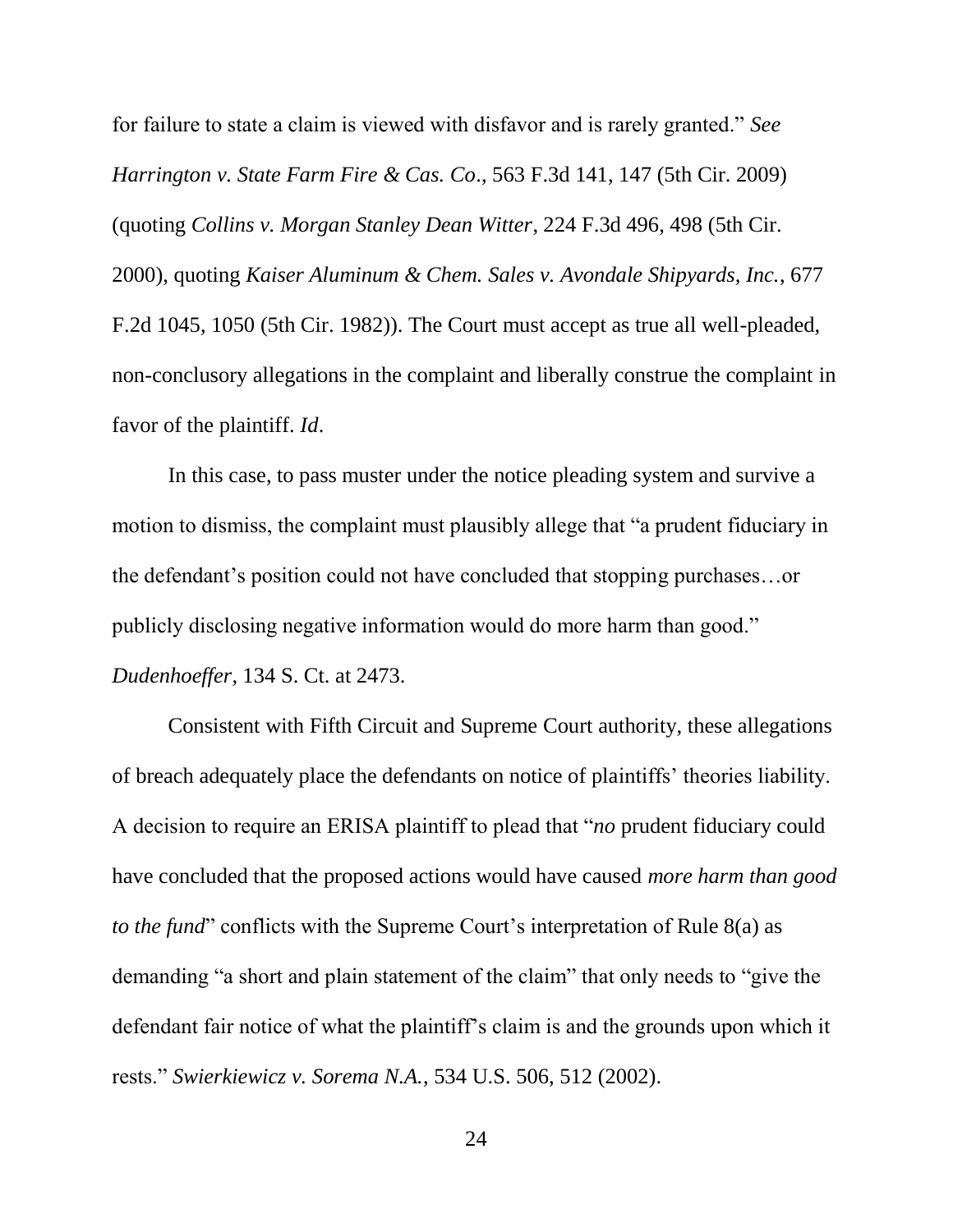Additionally, Defendants' interpretation of *Dudenhoeffer* ignores the Court's requirement for the lower court to give "careful, context-sensitive scrutiny" of a complaint's allegations. *Dudenhoeffer*, 134 S. Ct. at 2470. *See also Iqbal*, 556 U.S. at 679 ("Determining whether a complaint states a plausible claims for relief will...be a context-specific task that requires the reviewing court to draw on its judicial experience and common sense."); *Tibble*, 135 S. Ct. at 1828-29 (the Ninth Circuit erred by not considering whether the fiduciary had prudently monitored the investment funds "with the nature and timing of the review contingent on the circumstances."). Defendants' standard simply ignores the *context* of a plaintiff's allegations, and would have all ERISA company stock claims dismissed.

It is not amici's position that "the filter of *Dudenhoeffer* [should be turned] into a tap, forcing EIAP fiduciaries to wait until summary judgment for relief from meritless lawsuits." District Court opinion at 29. Rather, pursuant to the directives from the Supreme Court, the lower court should look at the *context* of the case, and decide whether a plaintiff has plausibly alleged what a prudent fiduciary would have done.

For example, as the Ninth Circuit aptly explained the importance of context in evaluating whether plaintiffs had plausibly alleged what a prudent fiduciary would do:

[W]here the securities laws do require disclosure of previously withheld material information, as in this case, the impact of the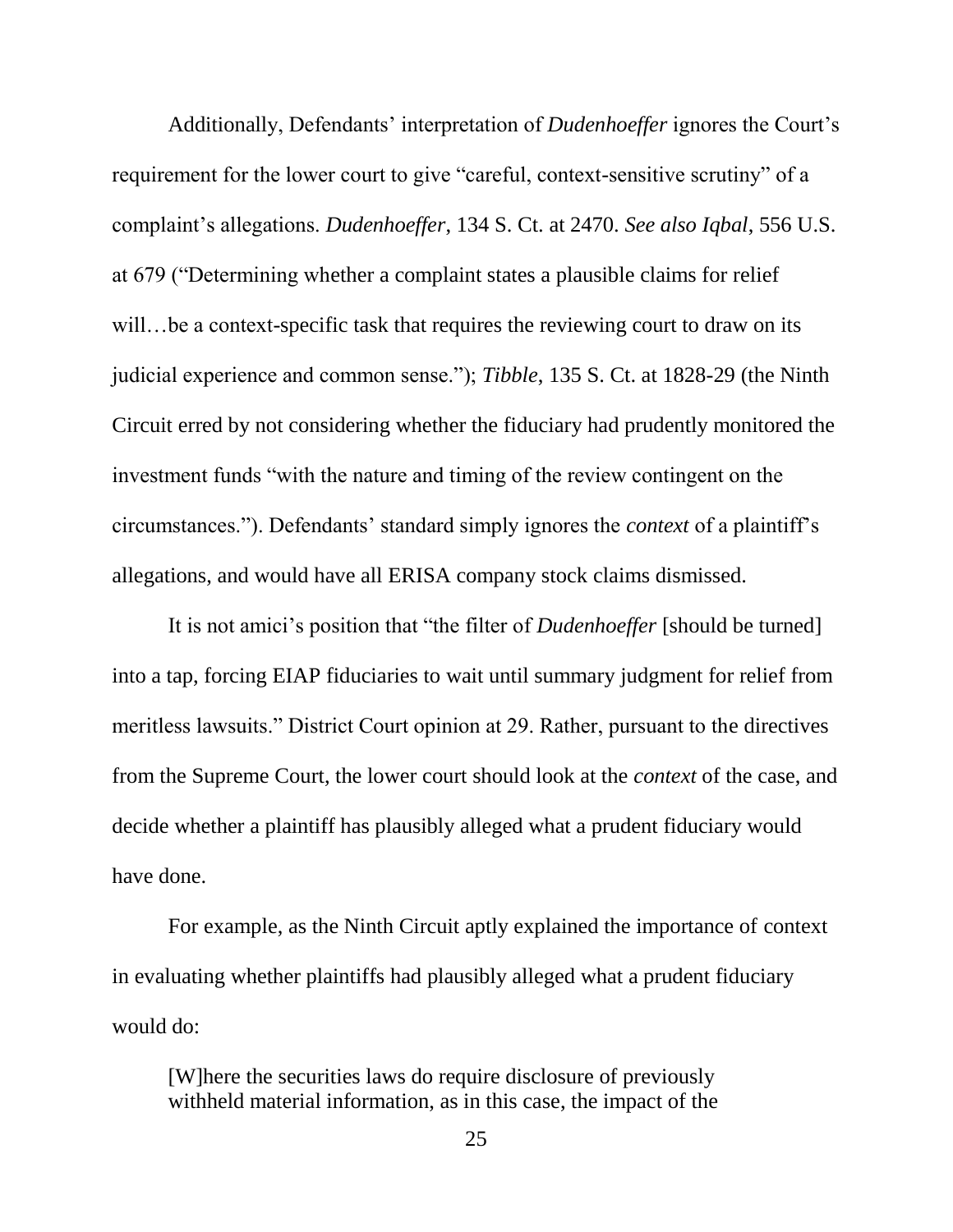eventual disclosure of that information must be taken into account in assessing the net harm that will result from the withdrawal of the fund. In such a case…it is plausible to conclude that the withdrawal of the fund will result in a net benefit, rather than a net harm, to plan participants.

*Harris v. Amgen, Inc*., 788 F.3d 916, 920 (9th Cir. 2015). Conversely, if the securities laws do not require disclosure of material information, or if the stock drop is not significant, is followed by a quick rebound, and is not related to the practices at issue, then the complaint most likely should be dismissed.

Because Defendants' proposed standard creates a heightened pleading requirement that, in practice, would require courts to disregard the context of each particular case, amici respectfully request that this court affirm the pleading standard clearly established in *Dudenhoeffer* and properly applied by the district court below.

### <span id="page-36-0"></span>**III. "INVESTMENT IN EMPLOYER STOCK" IS NOT A PRIMARY OBJECTIVE OF ERISA.**

Defendants' amicus American Benefits Council ("ABC") argues that "congressional policy" promoting "employee stock ownership" requires "a robust pleading hurdle…to protect fiduciaries and encourage investment in employer stock." Br. Amicus Curiae of ABC Urging Reversal at 3-10. This argument was made, by defendants and their amici in *Dudenhoeffer*, and rejected. In that case, defendants and their amici argued that "the special purpose of an ESOP—investing participants' savings in the stock of their employer—calls for a presumption that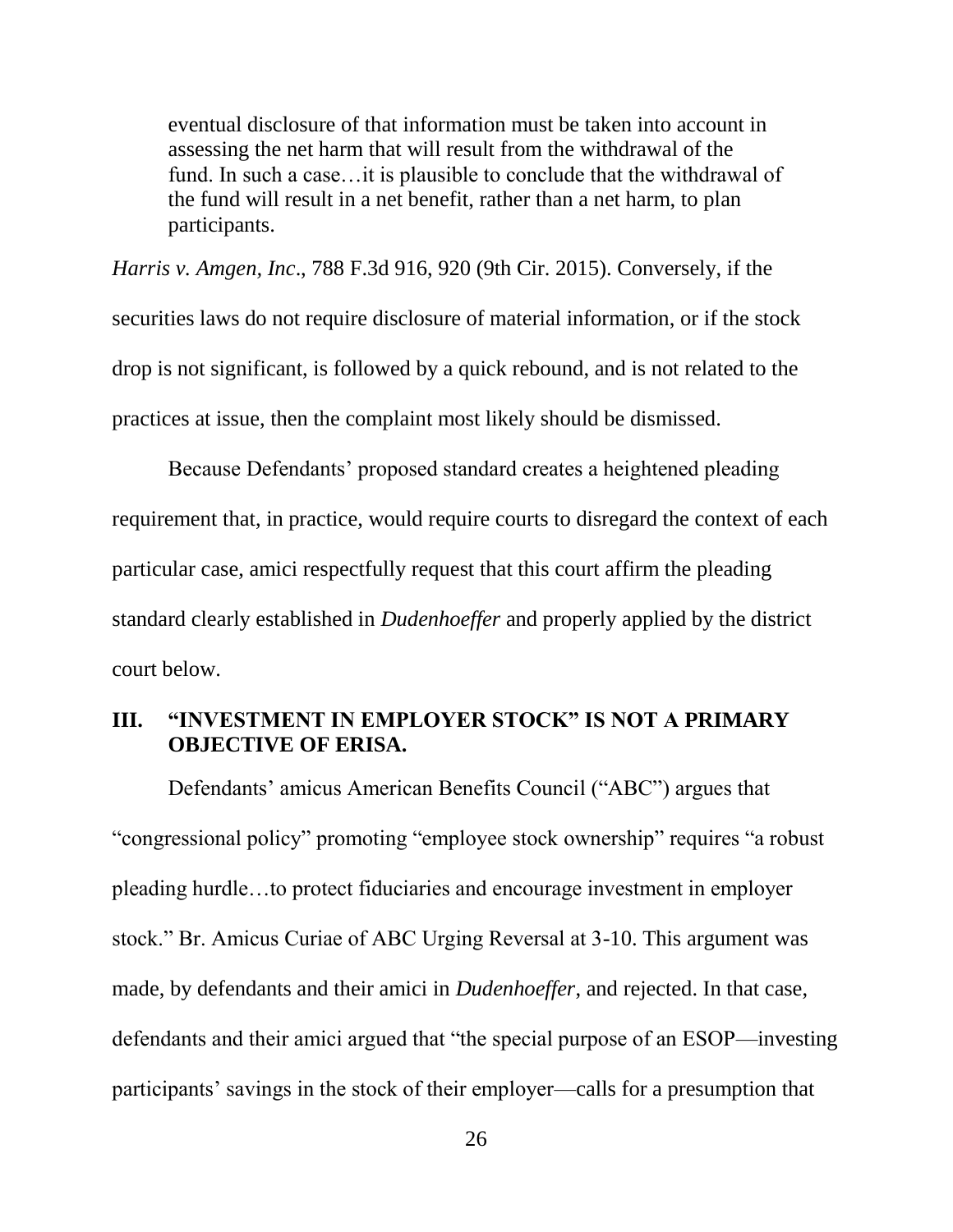such investments are prudent." *Dudenhoeffer*, 134 S. Ct. at 2467. The Court rejected the argument "that the content of ERISA's duty or prudence varies depending upon the specific nonpecuniary goal set out in an ERISA plan." *Id*. at 2468.

The Court explained that Congress promoted ESOPs through tax incentives and exempting ESOPs from ERISA's diversification requirement. The Court continued that it was not convinced "that Congress also sought to promote ESOPs by further relaxing the duty of prudence as applied to ESOPs with the sort of presumption proposed by petitioners." *Id*. at 2469.

This holding makes sense. The purpose of ERISA is "to protect…the interests of participants in employee benefit plans and their beneficiaries." ERISA § 2(b), 29 U.S.C. § 1001(b). This statement of purpose is found in the statute itself. It is difficult to imagine how Congress could have expressed more clearly the Act's overriding purpose. There is no similar statement concerning the importance of encouraging employee ownership.

ABC's reliance on legislative history regarding the purposes of ESOPs also is misplaced. For one thing, regardless of what corporate benefits were originally intended through the promotion ESOPs, nothing in the legislative history suggests that Congress intended these corporate benefits to supersede the fundamental purpose of ERISA: to protect the interests of plan participants and beneficiaries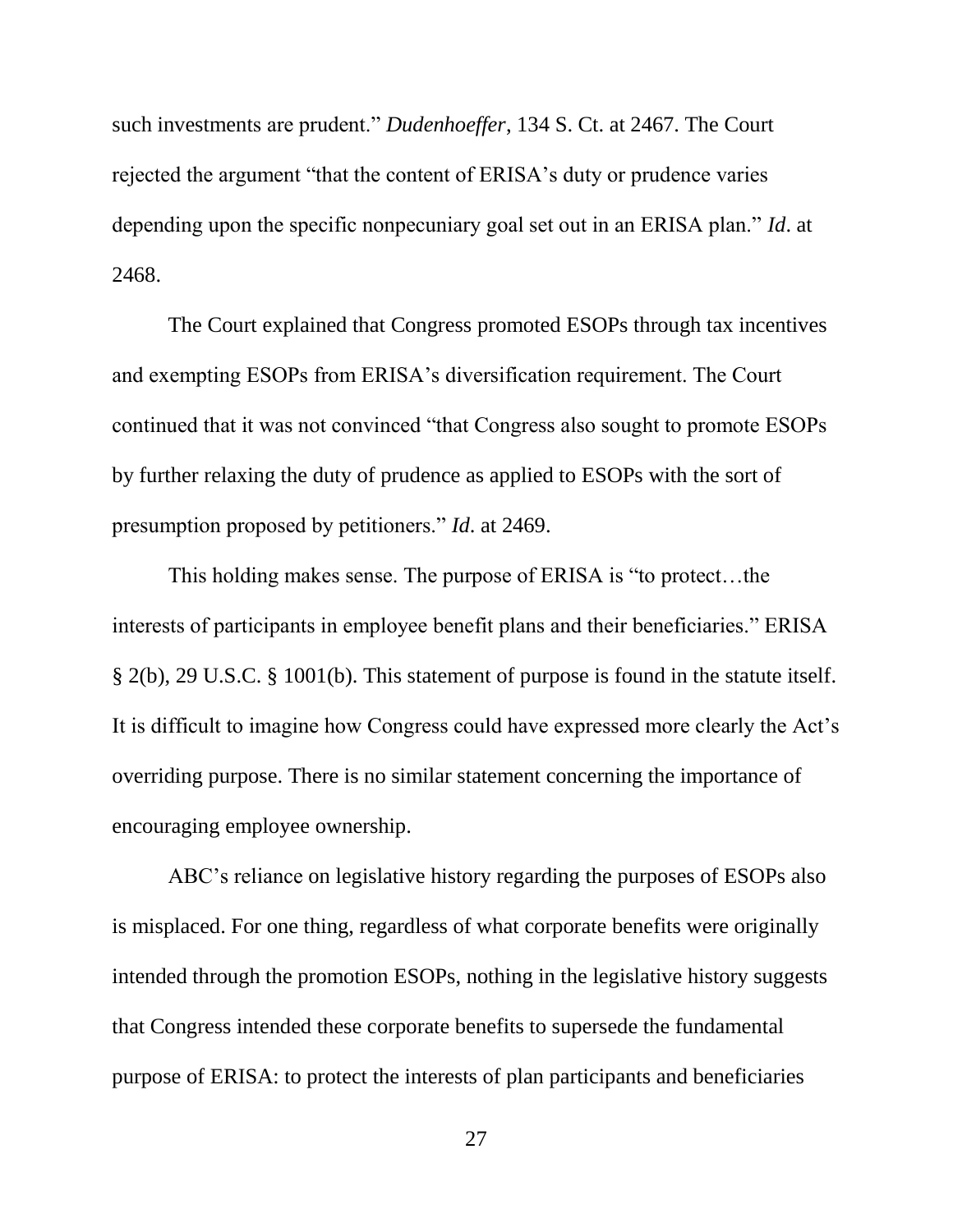and to ensure their security in retirement. Indeed, as this Court has previously recognized, "[c]ompeting with Congress' expressed policy to foster the formation of ESOPs is the policy expressed in equally forceful terms in ERISA: that of safeguarding the interests of participants in employee benefit plans by vigorously enforcing standards of fiduciary responsibility." *Donovan v. Cunningham*, 716 F.2d 1455, 1466 (5th Cir. 1983).

Additionally, ABC's reliance on legislative history from 1976 ignores the dramatic shift from defined benefit plans to defined contribution plans in the last two decades. *See supra* Section I.A. Indeed, the legislative history relied upon by ABC largely predates the existence of 401(k) defined contribution plans, which were first established in 1978 by Section 135(a) of the Revenue Act of 1978, Pub. L. No. 95-600, 92 Stat. 2763, 2785 (1978). The factors that weighed in favor of promoting stand-alone employer stock funds within the prior landscape, where employees enjoyed guaranteed retirement benefits through employer-sponsored defined benefit plans, do not apply in the current environment, where defined contribution plans are the exclusive source of retirement funding (besides Social Security) for most American workers.<sup>24</sup> In this context, permitting plan fiduciaries

 $^{24}$  ABC overlooks the fact that, most, if not all, of the legislation supporting ESOPs was promoted by one Senator—Senator Russell Long, chairman of the Senate Finance Committee. Once the Senator retired in 1986, such legislation waned. For a detailed account of Senator Russell Long and ESOPs, *see* Andrew W. Stumpff, *Fifty Years of Utopia; A Half-Century After Louis Kelso's The Capitalist*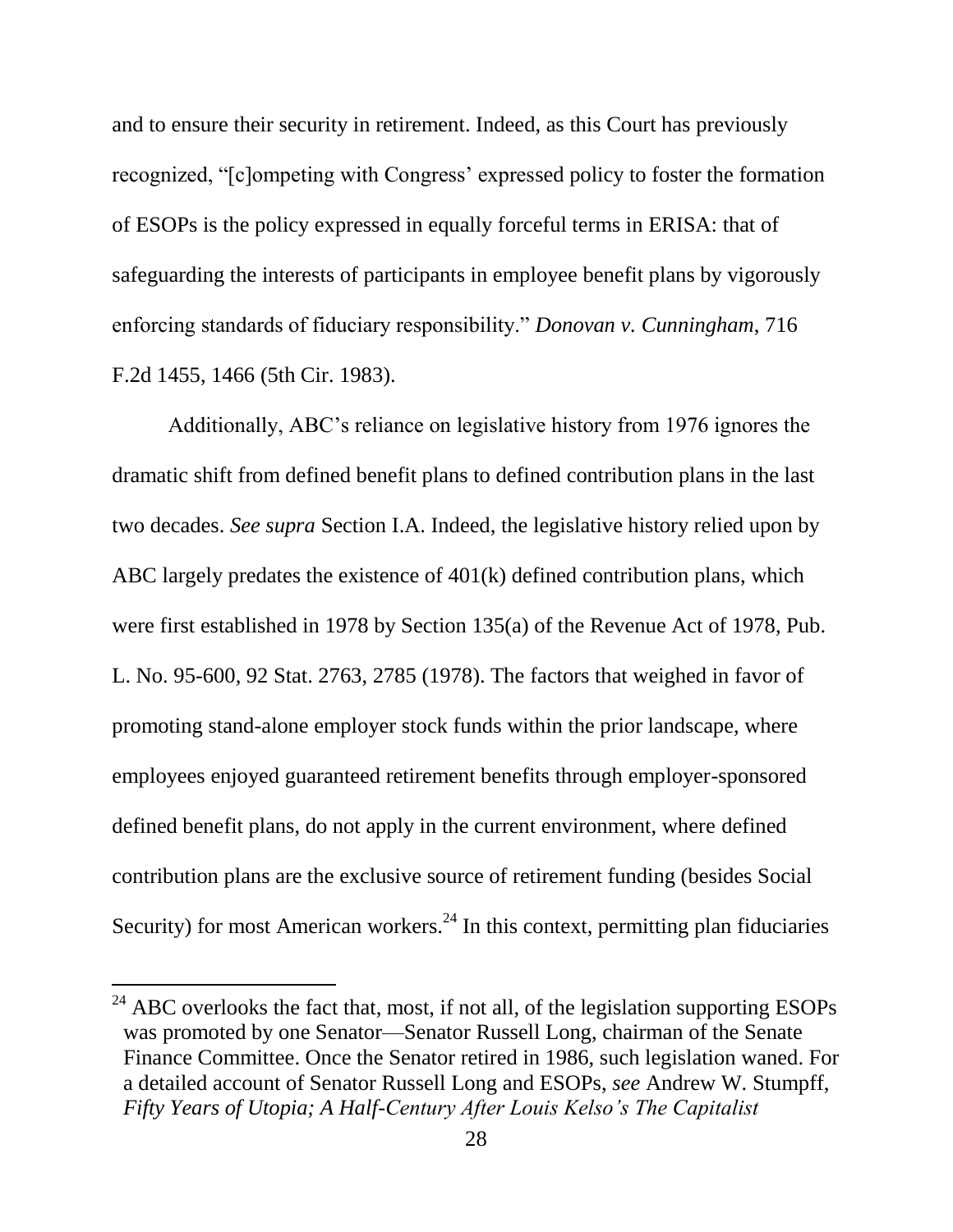to put corporate interests ahead of the interests of plan participants and beneficiaries by offering imprudent employer stock funds within defined contribution plans simply cannot be reconciled with the fundamental purpose of ERISA. $25$ 

l

*Manifesto, a Look Back at the Weird History of the ESOP*, 62 Tax Law. 419, 425- 26 (2009); Peter J. Wiedenbeck, *Trust Variation and ERISA's 'Presumption of Prudence*,*'* 142 Tax Notes 1205 (2014).

<sup>&</sup>lt;sup>25</sup> Additionally, it is questionable whether Defendants and their amicus can rely on ESOP-related legislation, as the plans here are not ESOPs. Br. of Amicus Curiae ABC at 3 n.3.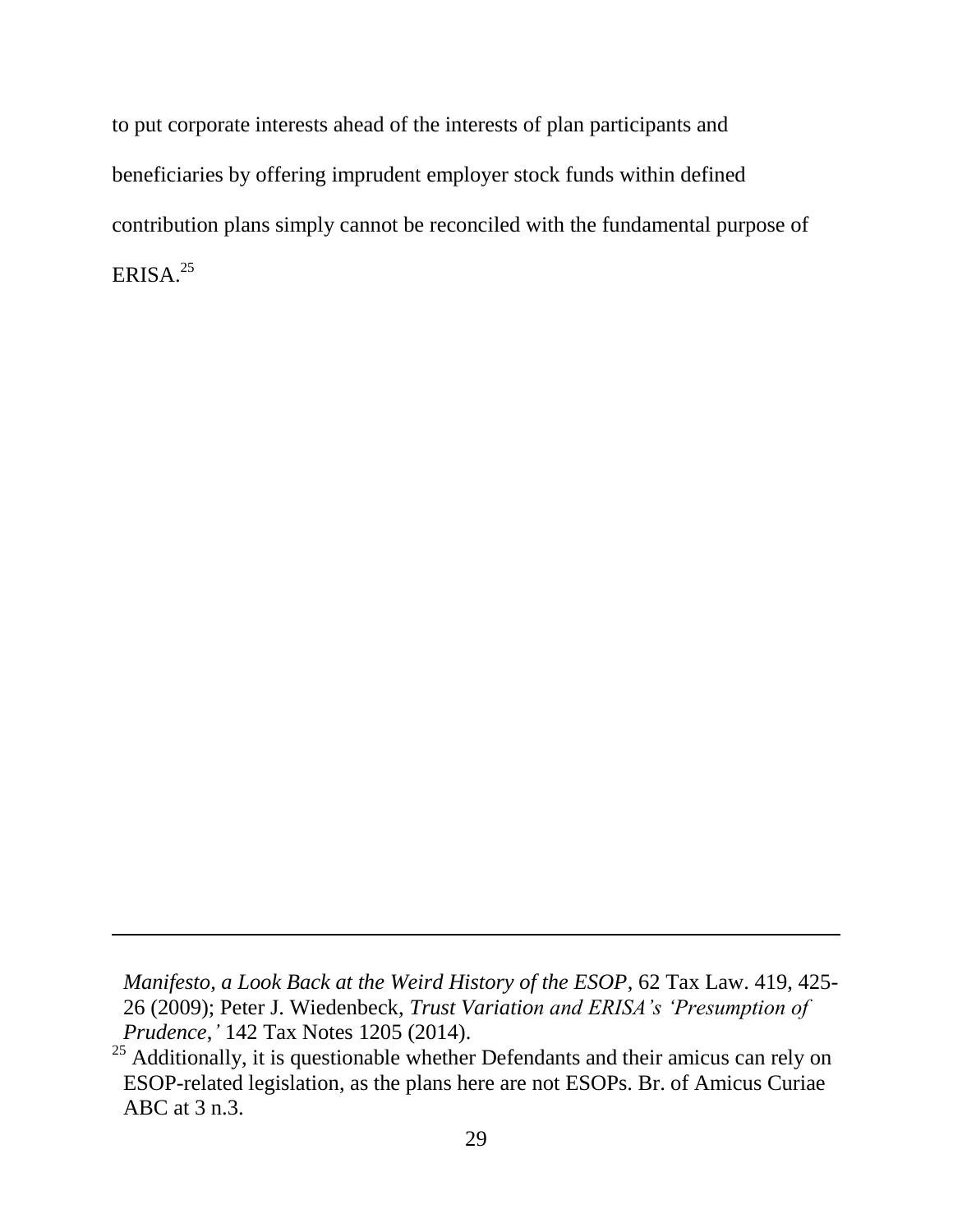#### **CONCLUSION**

<span id="page-40-0"></span>For the reasons stated here, *amici* respectfully request that the Court affirm

the decision of the District Court.

Dated: October 28, 2015

*/s/Mary Ellen Signorille* Mary Ellen Signorille\* \**Counsel of Record* AARP FOUNDATION LITIGATION 601 E St., NW Washington, DC 20049 msignorille@aarp.org Tel.: 202-434-2060

Matthew C. Koski NATIONAL EMPLOYMENT LAWYERS **ASSOCIATION** 2201 Broadway, Suite 402 Oakland, CA 94612 Tel: 415-296-7629

Lynn L. Sarko Erin M. Riley Matthew M. Gerend KELLER ROHRBACK L.L.P. 1201 Third Ave., Suite 3200 Seattle, Washington 98101 Tel.: 206-623-1900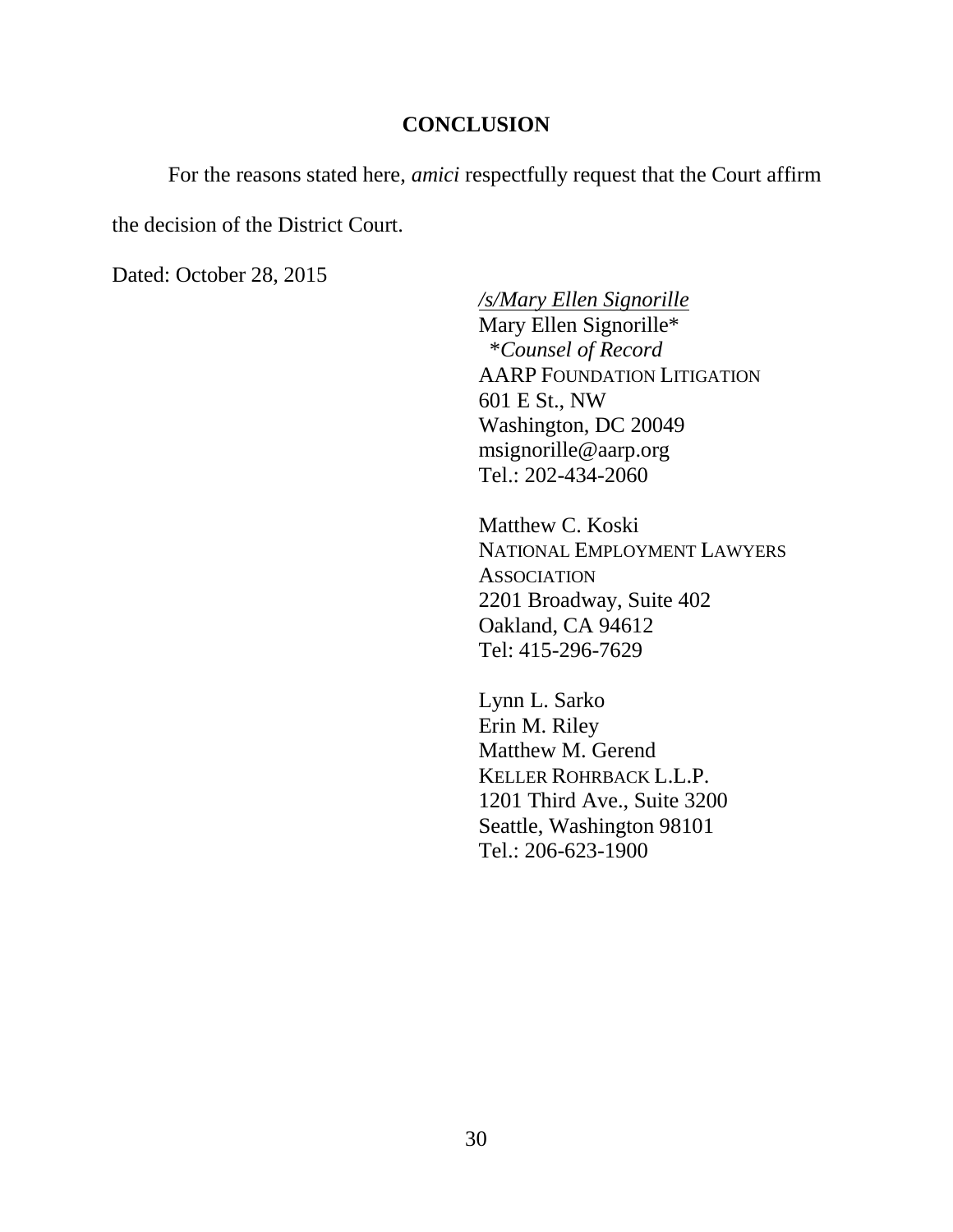#### **CERTIFICATE OF SERVICE**

I certify that, on October 28, 2015, I filed a true and correct copy of the foregoing Brief of Amici Curiae AARP and National Employment Lawyers Association In Support Of Plaintiffs-Appellees with the Clerk of the United States Court of Appeals for the Fifth Circuit via the CM/ECF system. Pursuant to Fifth Circuit Rule 25.2.5, the Court's Notice of Docket Activity constitutes service on all Filing Users listed below.

Ronald S. Kravitz SHEPHERD FINKELMAN MILLER & SHAH LLP One California Street, Suite 900 San Francisco, CA 94111 *Attorney for Plaintiffs-Appellees Ralph Whitley, Frankie Ramirez, David Humphries, Charis Moule, Edward F. Mineman, Syed Arshadullah, Jerry T. McGuire, Maureen S. Riely, Thomas P. Soesman, and Interim Co-Lead Counsel*

Thomas Robert Ajamie John Withers Clay AJAMIE LLP 711 Louisiana, Suite 2150 Houston, TX 77002 *Attorneys for Plaintiffs-Appellees Ralph Whitley, Frankie Ramirez, David Humphries, Charis Moule, Edward F. Mineman, Syed Arshadullah, Jerry T. McGuire, Maureen S. Riely, Thomas P. Soesman, and Interim Co-Lead Counsel*

Stephen J. Fearon, Jr. SQUITIERI & FEARON LLP 32 E. 57th Street, 12th Floor New York, New York 10022 *Attorney for Plaintiffs-Appellees Ralph Whitley, Frankie Ramirez, David Humphries, Charis Moule, Edward F. Mineman, Syed Arshadullah, Jerry T. McGuire, Maureen S. Riely, Thomas P. Soesma*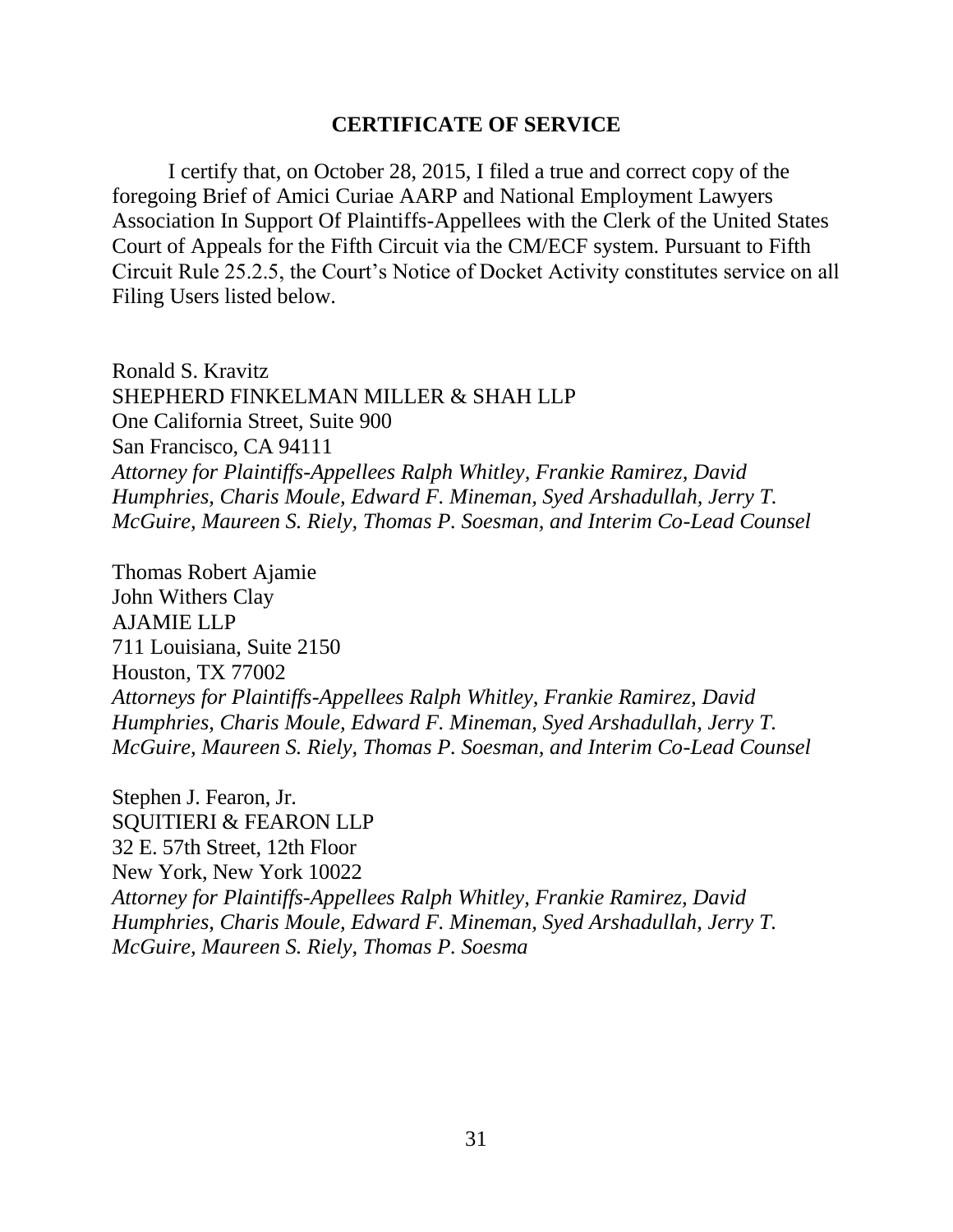Lori G. Feldman MILBERG LLP One Pennsylvania Plaza New York, NY 10119 *Attorney for Plaintiffs-Appellees Ralph Whitley, Frankie Ramirez, David Humphries, Charis Moule, Edward F. Mineman, Syed Arshadullah, Jerry T. McGuire, Maureen S. Riely, Thomas P. Soesman and Interim Co-Lead Counsel*

Arvind Khurana MILBERG LLP One Pennsylvania Plaza New York, NY 10119 *Attorney for Plaintiffs-Appellees Ralph Whitley, Charis Moule, Jerry T. McGuire and Maureen S. Riely*

Thomas J. McKenna GAINEY MCKENNA & EGLESTON 440 Park Avenue,  $5<sup>th</sup>$  Floor New York, New York 10016 *Attorney for Plaintiffs-Appellees Ralph Whitley and Thomas Soesman*

Richard C. Pepperman, II Marc De Leeuw M. David Possick SULLIVAN & CROMWELL LLP 125 Broad Street New York, NY 10004-249 *Attorneys for Defendants-Appellants BP Corp. North America Inc., BP P.L.C., BP America Inc., BP North America's Board of Directors, The Savings Plan Investment Oversight Committee, Lord John Browne, Corey Correnti, Marvin L. Damsma, Richard Dorazil, James Dupree, Patrick Gower, Anthony Hayward, Jeanne M. Johns, Robert A. Malone, Lamar McKay, Patricia H. Miller, Stephanie C. Moore, Stephen J. Riney, Brian D. Smith, Neil Shaw, Thomas L. Taylor and Gregory T. Williamson*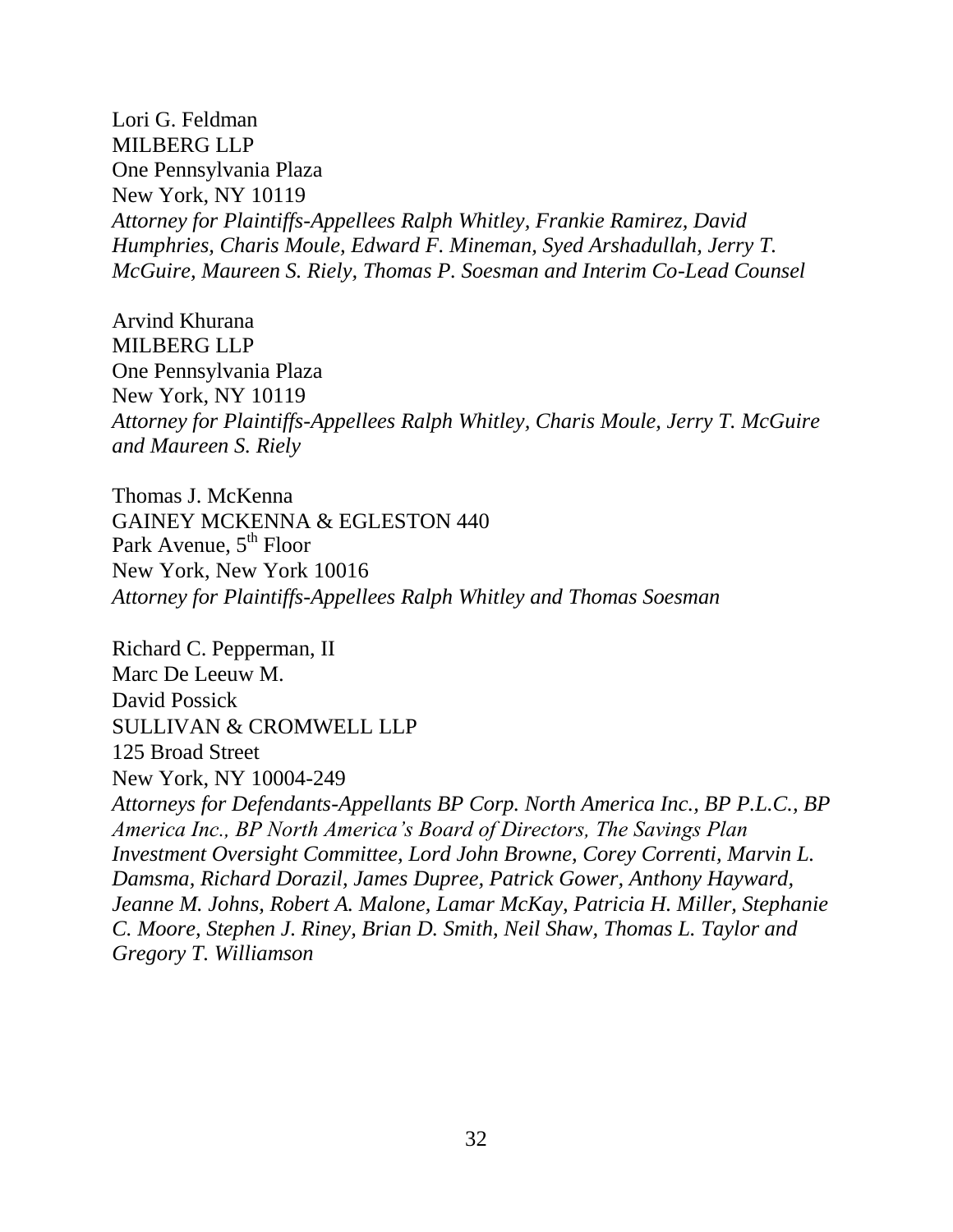Paul J. Ondrasik, Jr. Morgan D. Hodgson Eric G. Serron STEPTOE & JOHNSON LLP 1330 Connecticut Avenue, N.W. Washington, D.C. 20036 *Attorneys for Defendants-Appellants BP Corp. North America Inc., BP P.L.C., BP America Inc., BP North America's Board of Directors, The Savings Plan Investment Oversight Committee, Lord John Browne, Corey Correnti, Marvin L. Damsma, Richard Dorazil, James Dupree, Patrick Gower, Anthony Hayward, Jeanne M. Johns, Robert A. Malone, Lamar McKay, Patricia H. Miller, Stephanie C. Moore, Stephen J. Riney, Brian D. Smith, Neil Shaw, Thomas L. Taylor and Gregory T. Williamson*

Dated: October 28, 2015 /s/ Mary Ellen Signorille

Mary Ellen Signorille